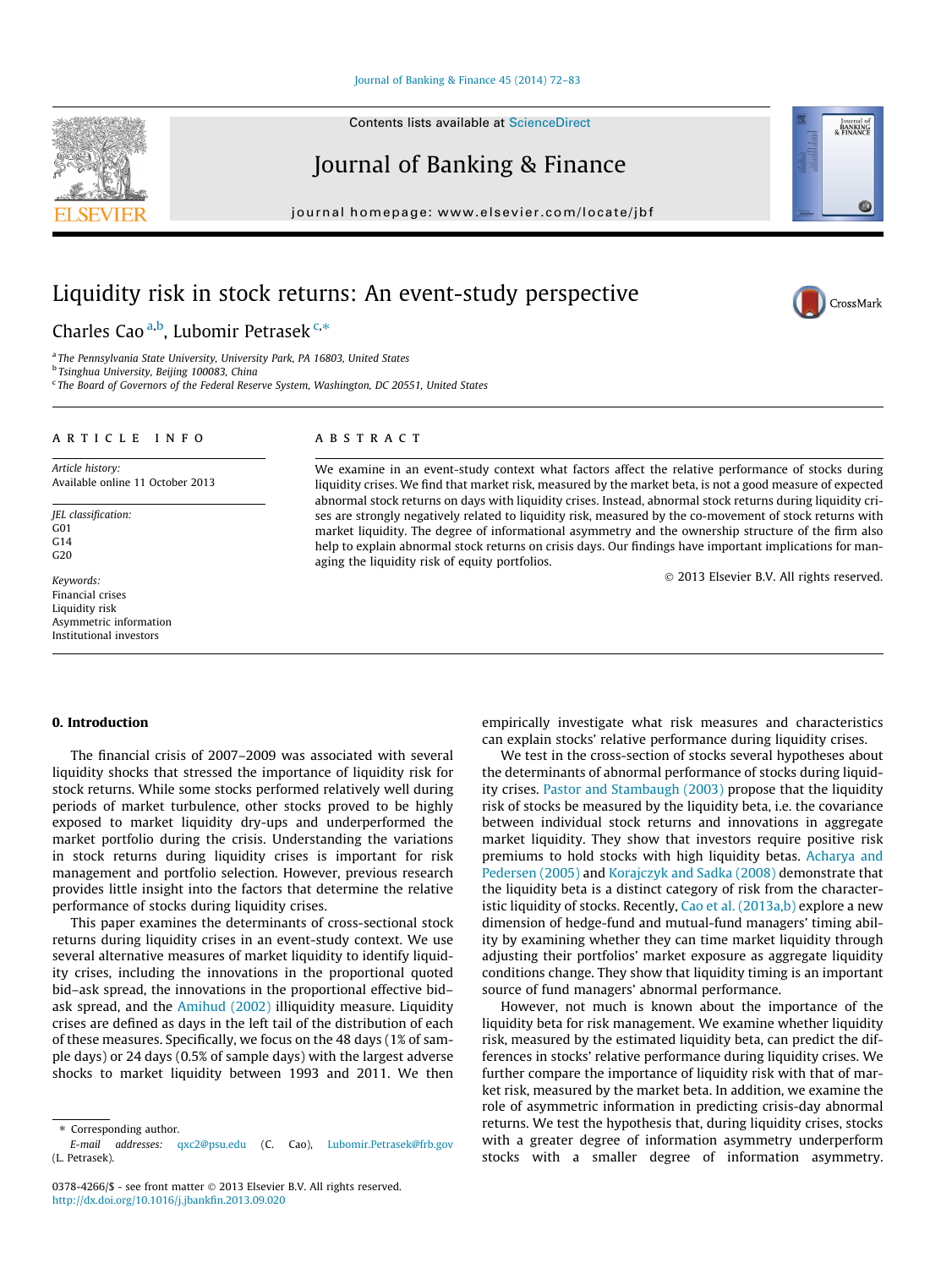Finally, we examine whether the ownership structure of the firm's equity and the concentration of institutional ownership affect abnormal stock returns during liquidity crises. The ownership structure could matter if some types of institutional investors exhibit different trading pattern during liquidity crises than individual investors.

We find that crisis-day returns are strongly related to the liquidity beta that captures the co-movements of past stock returns with the liquidity factor. The liquidity beta alone explains up to 52% of the cross-sectional variation in stock portfolio returns during liquidity crises from 1993 to 2011, suggesting that the liquidity beta is a useful measure of risk for equity portfolios. In contrast, the market beta is not significantly associated with abnormal returns during liquidity crises between 1993 and 2011. In addition, abnormal returns during liquidity crises depend on informational asymmetry and the ownership structure of equity. Stocks with a greater degree of informational asymmetry, mea-sured by the PIN model of [Easley et al. \(1996\),](#page-11-0) experience significant negative abnormal stock returns on crisis days. The ownership structure of equity also matters for stock returns during liquidity crises. We find that firms with a greater fraction of shares held by investment companies experience significant negative abnormal stock returns on crisis days. This finding is consistent with the view that herding among fund managers increases the liquidity risk of stocks. In contrast, commercial bank stock ownership is associated with positive abnormal returns on crisis days, suggesting that banks are less likely to sell stocks in turbulent markets than other types of institutional investors or individual investors.

Overall, our results show that abnormal stock performance on crisis days is, in part, predictable. Based on past stock returns and several characteristics, investors can construct portfolios that significantly outperform the market during liquidity crises. Furthermore, such portfolios do not significantly differ in their degree of market risk, and thus should not have lower expected return according to the capital asset pricing model (CAPM). Nevertheless, these portfolios contain stocks with different sensitivities to market liquidity, degrees of information risk, and ownership structures. Previous research suggests that some of these risks and characteristics are priced (e.g., [Pastor and Stambaugh, 2003;](#page-11-0) [Easley](#page-11-0) [et al., 2002](#page-11-0)). We therefore analyze the expected returns of portfolios sorted according to their predicted performance during liquidity crises during the period 1998–2011. Consistent with prior research, we find some evidence that portfolios with greater predicted returns during liquidity crises have lower average expected returns, in particular during the 1998–2007 period. These findings suggest that, although it is possible to effectively manage the liquidity risk of stocks, liquidity risk management is costly in terms of expected returns.

The rest of the article proceeds as follows. Section 1 presents testable hypotheses about the determinants of stocks' abnormal performance during liquidity crises. Section [2](#page-2-0) describes methodology and data. Section [3](#page-4-0) presents empirical results. Section [4](#page-10-0) provides concluding remarks.

## 1. Hypotheses

We test several hypotheses about stocks' abnormal performance during liquidity crises. First, we examine whether liquidity risk, measured by the liquidity beta, can explain the differences in the cross-section of stock returns on crisis days. Originally proposed by [Pastor and Stambaugh \(2003\)](#page-11-0), the liquidity beta measures the sensitivity of stock returns to fluctuations in aggregate market liquidity. However, it is not obvious that the liquidity beta can be effectively used to manage liquidity risk. The liquidity beta is a linear measure of risk, whereas liquidity crises are extreme tail events. In addition, [Wantabe and Wantabe \(2007\)](#page-11-0) argue that stock returns' sensitivities to aggregate liquidity fluctuations vary over time, suggesting that historical liquidity betas may not be useful for managing the liquidity risk of stocks. To assess whether the estimated liquidity beta is a valid measure of risk, we test the hypothesis that the estimated liquidity beta helps to explain the cross-sectional variation in stock returns during liquidity crises. We further compare the importance of the liquidity beta for managing liquidity risk with that of the market beta, estimated over the same time interval.

In addition, we test the hypothesis that, during liquidity crises, stocks with a greater degree of information asymmetry underperform stocks with a smaller degree of information asymmetry. The asymmetric information hypothesis is motivated by the finding of [Jeffrey \(2011\)](#page-11-0) that higher quality of accounting information lowers the sensitivity of stock returns to market liquidity and reduces the cost of capital, and the finding of [Petrasek \(2012\)](#page-11-0) that transparency has real effects on corporate financial policy. Intuitively, lower informational asymmetry could reduce the sensitivity of stock returns to market-wide liquidity shocks because investors have a strong preference for certainty during liquidity crises. This argument is also consistent with recent research that relates marketwide liquidity shocks to macroeconomic and financial uncertainty (e.g., [Eisfeldt, 2004](#page-11-0)).

Next, we test the hypothesis that the ownership structure of equity affects abnormal stock returns during liquidity crises. We distinguish between equity ownership by individual and institutional investors, as well as ownership by different types of institutional investors, such as investment companies, banks, and other financial institutions. Institutional ownership could affect the sensitivity of stocks to liquidity shocks because institutional trades are more correlated with one another than trades by individual investors. For example, multiple studies document that managers of investment companies tend to herd, i.e. buy into or out of the same securities at the same time.<sup>1</sup> According to [Chordia et al. \(2000\),](#page-11-0) and [Koch et al. \(2010\)](#page-11-0), such herding by fund managers could induce correlated changes in liquidity across stocks and increase the liquidity risk of stocks. We therefore hypothesize that investment company ownership has a negative effect on stocks' abnormal performance during liquidity crises when fund managers herd out of stocks. On the other hand, [Gatev and Strahan \(2006\)](#page-11-0) argue that commercial banks rarely herd with other institutional investors. Banks' funding flows are typically more stable than those of other institutional investors, and portfolios managed by banks also tend to have longer investment horizons than portfolios managed by other institutions or by individuals. We therefore test the hypothesis that commercial bank ownership is positively associated with abnormal stock returns during liquidity crises.

In addition to the level and composition of institutional ownership, ownership concentration could also matter for stock returns during liquidity crises. [Edmans \(2009\),](#page-11-0) for example, suggests that ownership concentration could lower the liquidity risk of stocks because large shareholders are more likely to retain their shares in a liquidity crisis. We measure ownership concentration by the Herfindahl index, i.e. the sum of the squared ownership fractions of all institutional investors, and empirically examine the relation between ownership concentration and abnormal stock returns on crisis days.

Finally, we test the hypothesis that stock returns during liquidity crises depend on the level of short interest. [Desai et al. \(2002\)](#page-11-0) and [Boehmer et al. \(2008\)](#page-11-0) show that firms that are heavily shorted

<sup>&</sup>lt;sup>1</sup> See, e.g., [Sias and Starks \(1997\), Wermers \(1999\), Nofsinger and Sias \(1999\)](#page-11-0), [Griffin et al. \(2003\),](#page-11-0) [Sias \(2004\)](#page-11-0).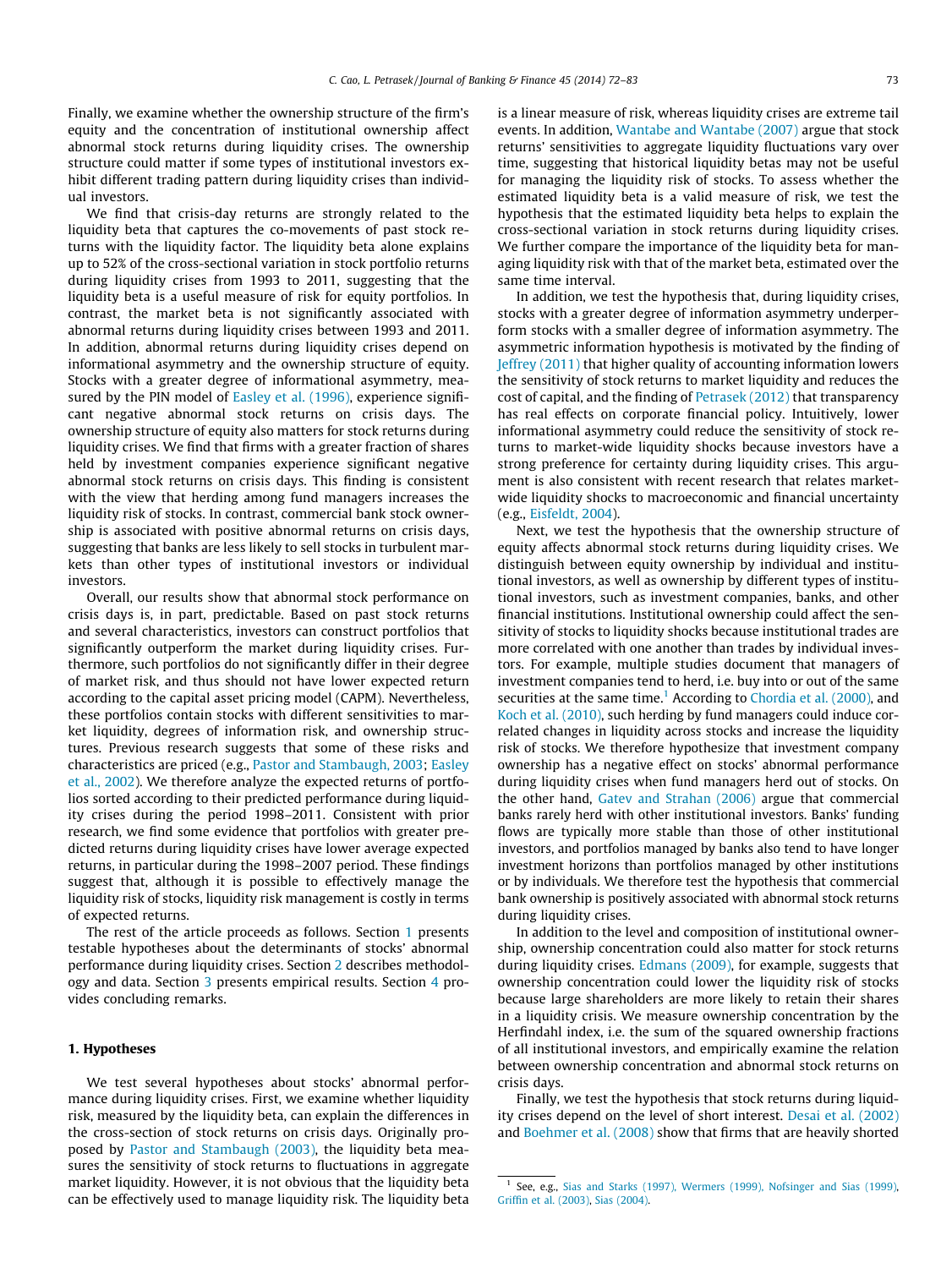<span id="page-2-0"></span>subsequently experience significant negative abnormal returns. The effect of shorting on stock returns could be particularly strong during liquidity crises when other investors are less willing to provide liquidity to short sellers. We therefore investigate whether the percentage of shares outstanding that were sold short predicts abnormal stock returns during liquidity crises.

## 2. Methodology and data

## 2.1. Identification of liquidity crises

Liquidity has multiple dimensions and researchers have proposed numerous measures of market liquidity. However, among the most widely used measures of stock market liquidity are the quoted bid–ask spread and the effective bid–ask spread (see, e.g., [Chordia et al., 2000; Goyenko et al., 2009; Hameed et al., 2010\)](#page-11-0). These measures can be estimated from stock transaction data and provide a good proxy for transaction costs and liquidity conditions in the stock market. We use the proportional quoted bid–ask spread and the proportional effective bid–ask spread to identify liquidity crises. As an alternative measure of stock market liquidity, we also use the [Amihud \(2002\)](#page-11-0) liquidity measure.

The proportional quoted bid–ask spread is measured by the difference between the bid and ask quotes, divided by the quote midpoint. The proportional effective spread measures illiquidity as the difference between transaction price and the midpoint of the bid and ask quotes:

$$
Effective\ Spread_{i,t} = \frac{2|P_{i,t} - M_{i,t}|}{M_{i,t}},
$$
\n
$$
(1)
$$

where  $P_{i,t}$  is the trade price for stock *i* at time *t*, and  $M_{i,t}$  is the corresponding quote midpoint. Following [Lee and Ready \(1991\)](#page-11-0), we match trades with the most recent quotes time-stamped at least five seconds before the quote. Assuming that the quote midpoint reflects the fundamental value of stock  $i$  at time  $t$ , the effective bid–ask spread can be interpreted as the difference between the transaction price and the fundamental value of the ith stock. The quoted spread tends to be larger than the effective spread because the quoted spread does not account for orders that are executed at prices better than the posted spread.

Another liquidity proxy is the [Amihud \(2002\)](#page-11-0) illiquidity ratio, which measures the price impact associated with one million dollars of trading volume:

$$
ILLIQ_{i,d} = \frac{|R_{i,d}|}{\$V_{i,d}},\tag{2}
$$

where  $R_{i,d}$  is the returns on stock *i* for day *d*, and  $V_{i,d}$  is the daily volume for stock i measured in millions of dollars. The Amihud measure is computed from data on daily closing prices and daily volume.

The spread measures are constructed using the trades and quotes for ordinary common stocks listed on NYSE, AMEX, or NASDAQ during the period January 1993 to December 2011. Shares issued by foreign firms, closed-end funds, or real estate investment trusts and shares priced below \$3 at the beginning of each month are excluded. In the quotes files, we retain only regular quotes with positive size, a positive bid–ask spread, and a proportional spread of less than 25%. In the trades file, we retain only regular trades, trades with regular condition of sale, trades with a positive price and size, and trades with an absolute price change of less than 10%. The spread for each stock is calculated daily as the volumeweighted average across all valid trades.

To obtain market-wide liquidity measures, we aggregate the daily percentage changes in liquidity across all stocks traded on consecutive days. Averaging the changes in liquidity rather than

liquidity levels to helps to reduce potential econometric problems (see, [Chordia et al. \(2000\)\)](#page-11-0). Finally, we remove predictable liquidity reversals with an AR(2) filter, standardize each measure, and multiply by minus one so that adverse liquidity shocks have a negative sign.

[Fig. 1](#page-3-0) plots daily innovations in the proportional quoted bid–ask spread during 1993–2011. The horizontal line marks the days on which liquidity crises occurred, which are defined as the 48 days (1% of the sample days) with the most adverse changes in market-wide liquidity. Additionally, we also examine the 24 days (0.5% of the sample days) with the worst liquidity shocks. According to the quoted bid–ask spread measure, some of the worst liquidity crises between 1993 and 2011 occurred on October 27, 1997, during the economic crisis in Asia; September 31, 1998, due to LTCM crisis and the political uncertainty in Russia; September 17, 2001, after the terrorist attacks against the U.S.; March 10, 2008, preceding the collapse of Bear Sterns; and on September 29, 2008, when lawmakers rejected the bailout for U.S. financial industry.

As shown in [Table 1,](#page-3-0) the proportional quoted bid–ask spread is strongly correlated with the proportional effective bid–ask spread over the sample period 1993–2011. The Pearson correlation between the effective and the quoted spread measure is 0.54. Even more importantly, the two measures largely overlap in their designation of liquidity crises. Out of the 48 days identified as liquidity crises according to the proportional quoted bid–ask spreads, 26 days are also identified as liquidity crises according to the proportional effective bid–ask spread. However, both spread measures have low correlations with the Amihud measure, suggesting that the Amihud measure captures a different dimension of liquidity. All the liquidity measures are positively correlated with the value-weighted CRSP market return. The Amihud measure appears to be most closely related to market declines since 14 out of the 48 liquidity crises identified by that measure fall on days with the steepest market declines as measured by the CRSP valueweighted index during 1993–2011.

### 2.2. Methodology

We apply the event-study approach proposed by [Dennis and](#page-11-0) [Strickland \(2002\)](#page-11-0) to examine what factors affect abnormal stock returns on days with large shocks to market liquidity. The analysis is conducted at the portfolio level and at the firm level. At the portfolio level, we sort stocks into quintiles based on their risk measures and characteristics in the pre-event period. The estimation period for all measures of risk is the calendar quarter preceding each liquidity event, $2$  and the accounting variables and institutional ownership are measured at the end of the quarter. We then compute the abnormal market-adjusted return on each quintile portfolio during each of the 48 crisis days. In addition to reporting the average abnormal return on each portfolio, we estimate regressions of daily portfolio returns on the risk measures and characteristics to test the hypotheses about the determinants of crisis-day returns.

The analysis at the firm level is conducted as follows. Using all 48 crisis days, we estimate the following panel regression:

$$
R_i = \delta_0 + \delta_1 \beta_i^M + \delta_2 \beta_i^L + \delta_3 PIN_i + \gamma_1^{\prime} IO_i + \delta_4 HI_i + \delta_5 SI_i
$$
  
+ 
$$
\gamma_2^{\prime} CHAR_i + \varepsilon_{i,}
$$
 (3)

where  $R_i$  is the market-adjusted return for stock *i* on the event day. The market beta ( $\beta^M$ ) is estimated using daily stock returns and value-weighted market returns, and the liquidity beta ( $\beta^L$ ) estimated using daily stock returns and innovations in market liquidity over

<sup>&</sup>lt;sup>2</sup> The results are similar if the estimation period is from trading day  $t - 65$  to  $t - 5$ relative to each liquidity event.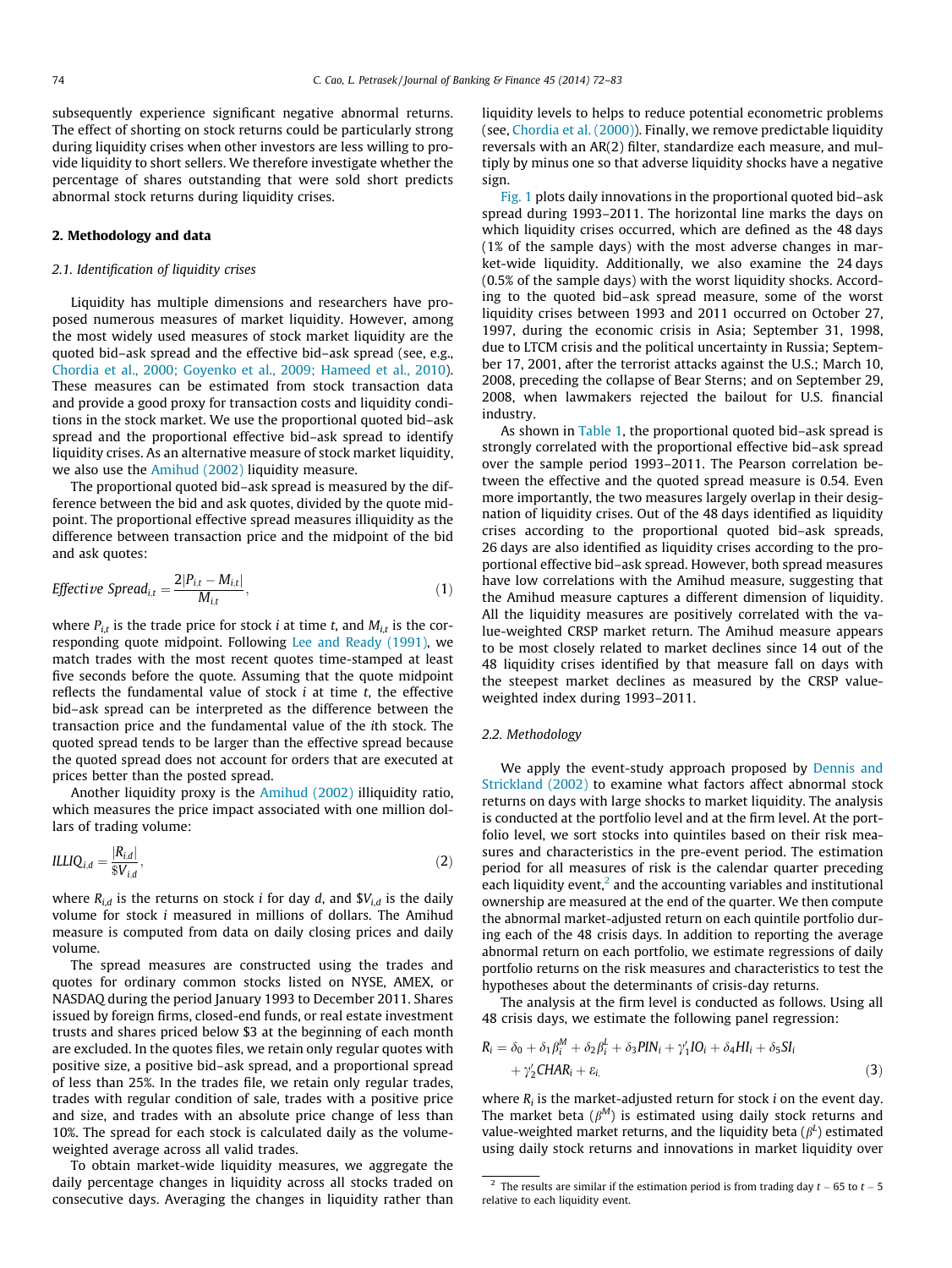<span id="page-3-0"></span>

Fig. 1. Liquidity shocks measured by the quoted bid-ask spread. The figure plots daily innovations in market-wide proportional quoted bid-ask spread from January 1993 to December 2011. Negative observations indicate an increase in bid–ask spread. The measure was obtained by aggregating the daily changes in firm-specific bid–ask spread across publicly traded stocks. The dashed horizontal line marks the 48 days with the most adverse shocks to market liquidity.

Table 1 Correlations among liquidity measures.

|                  | Quoted Spread               | Effective Spread             | Amihud Measure              |
|------------------|-----------------------------|------------------------------|-----------------------------|
| Effective Spread | 0.54<br>$(26 \text{ days})$ | $(48 \text{ days})$          | 0.12<br>$(9 \text{ days})$  |
| Amihud Measure   | 0.09<br>$(7 \text{ days})$  | 0.12<br>$(9 \, \text{days})$ | $(48 \text{ days})$         |
| Market Return    | 0.37<br>$(7 \text{ days})$  | 0.29<br>$(7 \text{ days})$   | 0.16<br>$(14 \text{ days})$ |

The table reports the correlations between the innovations in three different measures of market liquidity and the CRSP value-weighted market return for the period 1993–2011. The liquidity measures are: The proportional quoted bid–ask spread, the proportional effective bid–ask spread, and the [Amihud \(2002\)](#page-11-0) measure. Liquidity crises are defined as 1% of sample days with the worst adverse shocks to these measures. The total number of liquidity crises is 48. The number of liquidity crises on which the liquidity measures agree is shown in parentheses below the correlation coefficients.

the pre-event calendar quarter. PIN is the probability of informed trading, a measure of information asymmetry, and IO is institutional ownership segregated into three categories: investment companies, banks, and others. Ownership concentration, which is another dimension of institutional ownership, is measured by the Hefindahl index (HI). Short interest (SI) is measured by the ration of the number of shares sold short to total shares outstanding. We control for a number of firm and stock characteristics (CHAR), such as the bid–ask spread and the average Amihud illiquidity, past stock returns, standard deviation, leverage, book-to-market, and size. We run the regression on pooled data with event-day fixed effects and standard errors clustered by liquidity event. As an alternative test, we estimate one cross-sectional regression for each liquidity event and use the approach of [Fama and MacBeth \(1973\)](#page-11-0) to compute the parameter estimates and standard errors.

## 2.3. Explanatory variables and sample characteristics

The probability of informed trading (PIN) is based on the model developed by [Easley et al. \(1996\),](#page-11-0) which measures the likelihood that there is informed trading in a stock. The probability depends on the arrival rates of informed and uninformed traders, as well

as on the market maker's beliefs regarding the occurrence of information events.

In their model, the market maker estimates the probability that any trade occurring at time  $t$  is information-based as:

$$
PIN(t) = \frac{P(t)\mu}{P(t)\mu + 2\varepsilon},\tag{4}
$$

where  $P(t)$  is the probability of an information event,  $\mu$  is the rate of informed trade arrivals, and  $\varepsilon$  is the rate of unformed trade arrivals. The numerator in Eq.  $(4)$  is the expected number of orders from informed investors, and the denominator is the total number of orders. The market maker knows the arrival rates ( $\mu$  and  $\varepsilon$ ), and has prior beliefs about the probability of informational events  $(\alpha)$ , and the probability of bad news  $(\delta)$ . She uses the arrival rates of buy and sell orders to update her beliefs about the probability of good and bad events.

Parameters  $\theta = (\alpha, \delta, \mu, \varepsilon)$  are known to the market maker who also observes the order arrival process. The researcher observes only the arrival of B buy orders and S sell orders. However, [Easley](#page-11-0) [et al. \(1996\)](#page-11-0) show that under certain assumptions, the parameters can be recovered by maximizing the likelihood of observing a sequence of orders that contains B buys and S sells. $3$  The daily likelihood of observing any sequence of B buys and S sells is given by:

$$
L(\theta|B,S) = (1 - \alpha)e^{-\varepsilon}\frac{\varepsilon^{B}}{B!}e^{-\varepsilon}\frac{\varepsilon^{S}}{S!} + \alpha\delta e^{-\varepsilon}\frac{\varepsilon^{B}}{B!}e^{-(\mu+\varepsilon)}\frac{(\mu+\varepsilon)^{S}}{S!} + \alpha(1 - \delta)e^{-(\mu+\varepsilon)}\frac{(\mu+\varepsilon)^{B}}{B!}e^{-\varepsilon T}\frac{\varepsilon^{S}}{S!},
$$
\n(5)

where the first, second, and third terms show, respectively, the likelihood of observing B buys and S sells on a non-event day, a badevent day, and a good-event day. Over a period of D days, the parameters can be estimated from the daily numbers of buys and sells by maximizing the product of daily likelihoods:

 $3$  Buy and sells follow an independent Poisson process on each day. More buys are expected on days with good events, and more sells on days with bad events. Each day is either a no-event day, a good-event day, or a bad-event day, and trades observed on different days are independent.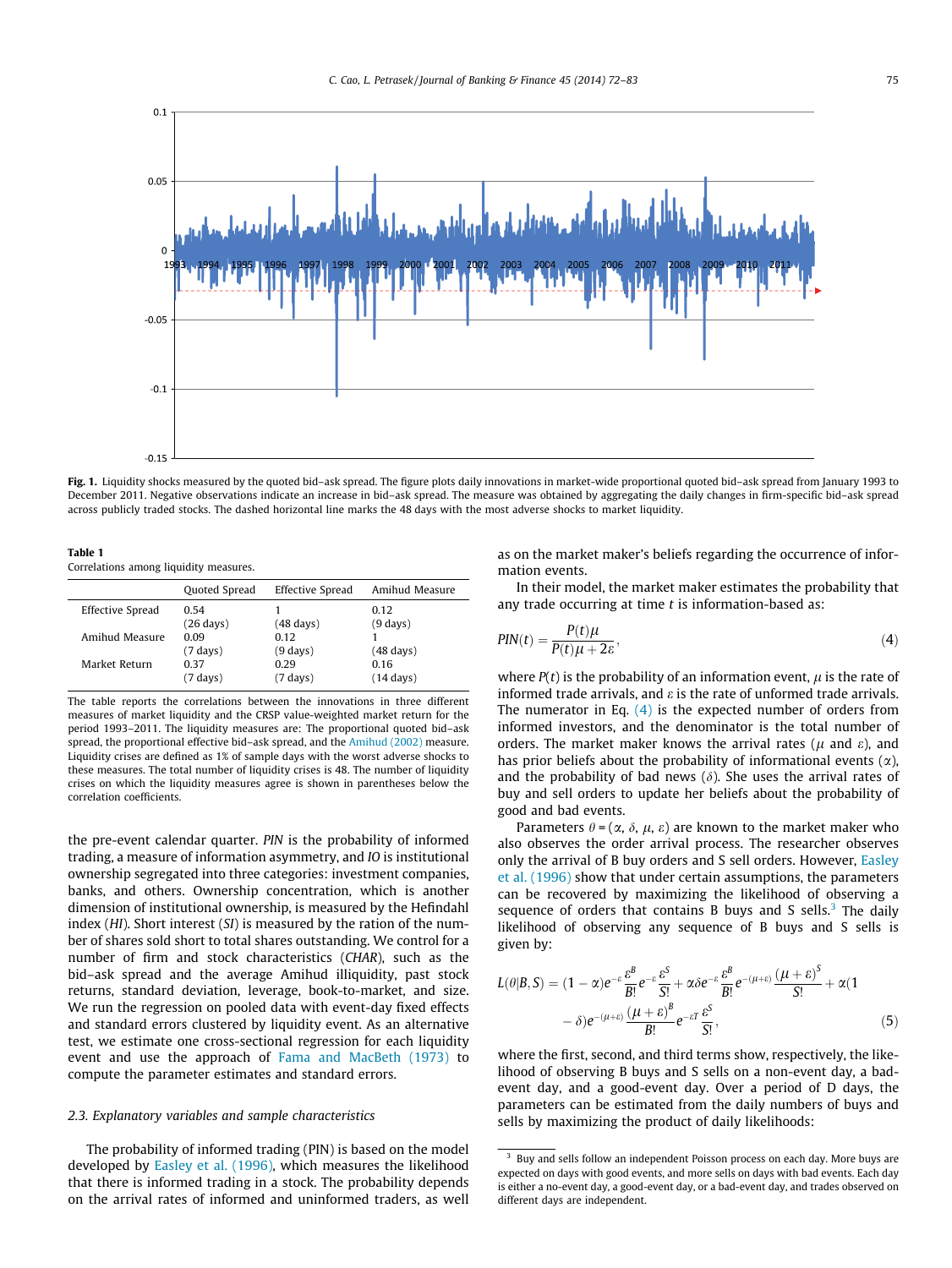<span id="page-4-0"></span>

Fig. 2. Institutional holdings of sample shares. The figure plots the percentage of the outstanding shares in the sample stocks held by institutional investors from 1993 to 2011. Institutional holdings are divided into three categories based on the type of institutional investors: (1) investment companies, (2) banks, and (3) others. The category ''investment companies'' includes mutual funds, closed end funds, unit trusts, pension funds, and investment advisors. The category ''others'' includes endowments, foundations, insurance companies, and private pension funds.

$$
L(\theta|(B_1, S_1)\dots(B_D, S_D)) = \prod_{i=1}^D L(\theta|(B_i, S_i)).
$$
\n(6)

Using intraday data from TAQ, we estimate the model for each stock with more than 50 trading days during the estimation period from  $t$  – 65 to  $t$  – 5 days preceding each liquidity event. Trades are classified as buys or sells using the [Lee and Ready \(1991\)](#page-11-0) algorithm, which involves a quote test and a tick test. The daily number of buyer-initiated trades and seller-initiated trades is an input into the joint likelihood function (6). The likelihood function is maximized using a dual quasi-Newton algorithm. Convergence of the optimization problem yields parameter estimates along with their standard errors.

Data on institutional ownership of common shares from 1993 to 2011 are obtained from Thomson Financial. The original source of the data is 13F reports filed quarterly by institutional investors with more than \$100 million of assets under management. Based on Thomson's classifications, we distinguish among three types of financial institutions: (1) investment companies, including mutual funds, closed end funds, unit trusts, pension funds, and investment advisors, (2) commercial banks, and (3) all other financial institutions, such as insurance companies, endowments, foundations, and private pension funds. Fig. 2 shows the percentage of outstanding shares held by the three types of institutional investors in each quarter. Institutional investors hold on average 59% of the outstanding sample shares during the sample period. Investment companies are the most important type of financial institutions, holdings 41% of sample shares on average, whereas banks hold about 10% and other institutions about 8%. Ownership concentration is measured by the Herfindahl index, i.e. the sum of the squared ownership fractions of all institutional investors.

For the sub-period 2000–2011, we obtain data on short interest for each sample stock from Bloomberg. The short interest is measured as the total number of uncovered shares held short as of the 15th day of each month. To make meaningful comparisons, we divide short interest by total shares outstanding from CRSP. Similar to institutional holdings, we associate each liquidity crisis with the short interest data from the previous calendar quarter.

Data on control variables, including momentum, leverage, book-to-market equity, and market capitalization, are from CRSP and Compustat databases. Momentum is the average daily stock return during the estimation period. Leverage is the sum of current liabilities and long-term debt over total book assets, measured at the end of the previous quarter. Book-to-market ratio is defined as the book value of total shareholders' equity divided by the market value of equity.

The sample is comprised common stocks issued by U.S. firms and listed on NYSE, AMEX, or NASDAQ between 1993 and 2011.<sup>4</sup> Sample stocks must have data on CRSP, TAQ, and Compustat during the event period and the estimation period spanning the previous calendar quarter. Closed-end funds, real estate investment trust, financial firms, and stocks priced less than \$3 at the end of the estimation period are excluded. In addition, we include only stocks with more than 50 trading days during the estimation period to obtain reliable estimates of the explanatory variables.

[Table 2](#page-5-0) presents summary statistics for the sample of 207,790 quarterly observations on risk measures and firm characteristics during 1993–2011. The average market beta is 1.06. The average liquidity beta is 0.04 (0.05) when market liquidity is measured by the proportional quoted (effective) bid–ask spread, and 0.05 when market liquidity is measured by the Amihud measure. The average probability of informed trading (PIN) is 0.18. The average annualized return of sample stocks is 11.01%. The average short interest is 5.23% of the outstanding shares during the 2000–2011 sub-period.

#### 3. Empirical results

### 3.1. Portfolio-level analysis

We sort stocks into quintile portfolios based on different risk measures and characteristics to investigate what factors affect abnormal stock returns during liquidity crises. [Table 3](#page-5-0) presents the average market-adjusted returns during liquidity crises for sets of portfolios sorted by the different risk measures and characteristics. Liquidity crises are defined as the 48 days with the worse adverse shocks to market liquidity between 1993 and 2011, and market liquidity is measured by the proportional quoted bid–ask spread. The table reveals that there is a large variation in abnormal returns on crisis days across the quintile portfolios sorted by several risk measures.

Most prominently, crisis-day abnormal returns on the five portfolios are monotonically decreasing in the historical liquidity beta. For example, the average market-adjusted return is 1.25% for stocks in the lowest liquidity beta portfolio, but  $-1.56\%$  for stocks in the highest liquidity beta portfolio. We estimate a panel regres-

<sup>4</sup> The sample period starts at the inception of the TAQ dataset in 1993 because microstructure data are needed to compute measures of market liquidity and the PIN measure.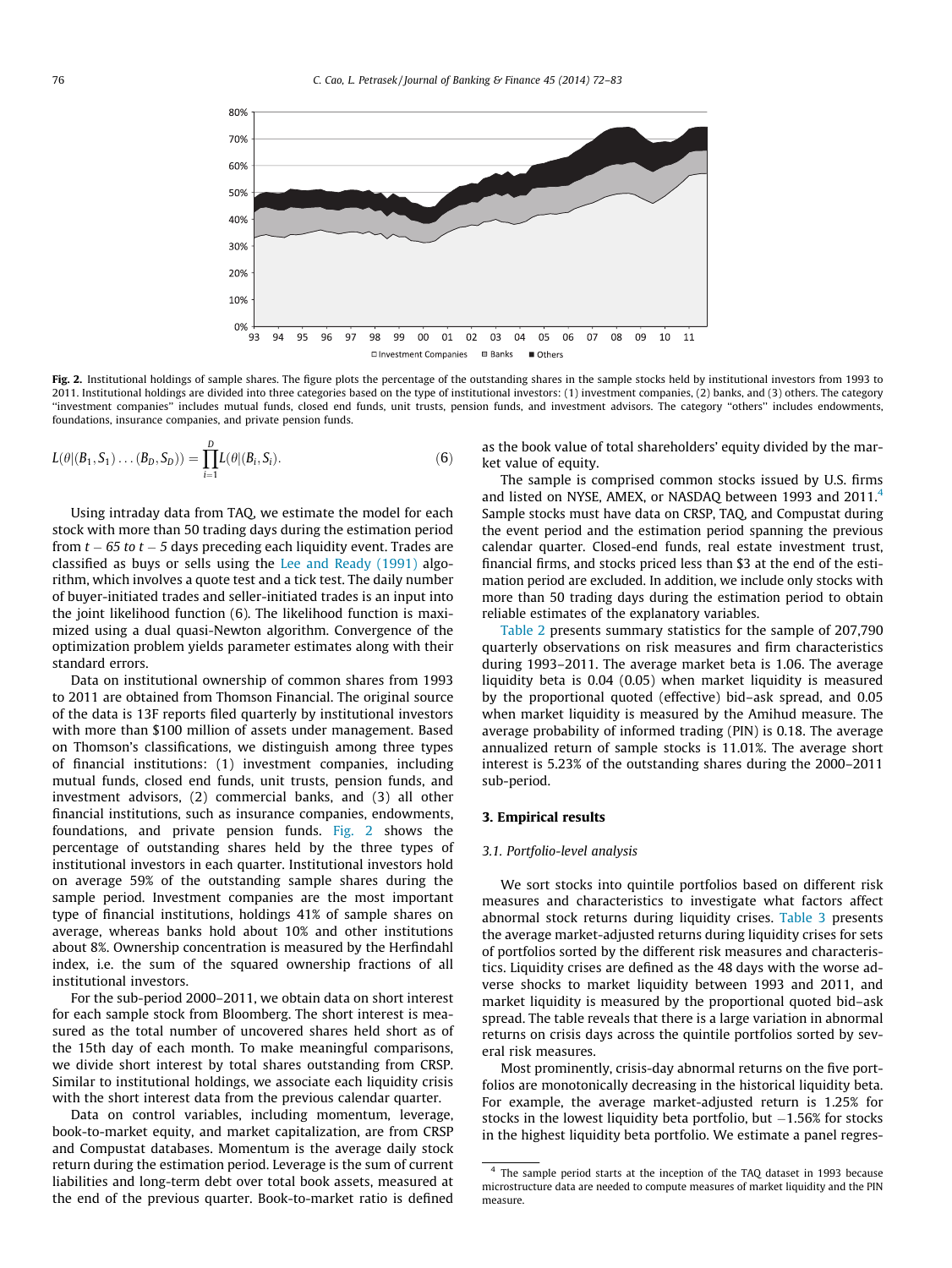<span id="page-5-0"></span>

Summary statistics.

| Variable                          | Mean   | <b>Standard Deviation</b> | Lower Quartile | Median | Upper Quartile |
|-----------------------------------|--------|---------------------------|----------------|--------|----------------|
| Market Beta                       | 1.06   | 1.59                      | $-0.02$        | 1.05   | 2.12           |
| Liquidity Beta (Quoted Spread)    | 0.04   | 0.44                      | $-0.17$        | 0.02   | 0.23           |
| Liquidity Beta (Effective Spread) | 0.05   | 0.51                      | $-0.18$        | 0.02   | 0.25           |
| Liquidity Beta (Amihud)           | 0.05   | 0.54                      | $-0.19$        | 0.02   | 0.26           |
| <b>PIN</b>                        | 0.18   | 0.10                      | 0.11           | 0.17   | 0.25           |
| Investment Company Ownership      | 0.41   | 0.22                      | 0.24           | 0.41   | 0.57           |
| Bank Ownership                    | 0.10   | 0.07                      | 0.04           | 0.09   | 0.14           |
| Other Ownership                   | 0.08   | 0.08                      | 0.03           | 0.06   | 0.11           |
| Ownership Concentration           | 0.03   | 0.04                      | 0.01           | 0.02   | 0.03           |
| Short Interest                    | 5.23%  | 6.05%                     | 1.42%          | 3.37%  | 6.97%          |
| Bid-Ask Spread                    | 2.31%  | 7.76%                     | 0.23%          | 0.55%  | 1.34%          |
| Amihud Illiquidity                | 0.11   | 0.12                      | 0.04           | 0.08   | 0.15           |
| Momentum                          | 0.05%  | 0.51%                     | $-0.21%$       | 0.03%  | 0.25%          |
| <b>Standard Deviation</b>         | 3.59%  | 1.72%                     | 2.49%          | 3.255% | 4.23%          |
| Leverage                          | 0.20   | 0.20                      | 0.02           | 0.17   | 0.33           |
| Book-to-Market Equity             | 0.51   | 0.40                      | 0.25           | 0.44   | 0.68           |
| <b>Market Capitalization</b>      | 3399   | 15,238                    | 139            | 467    | 1646           |
| Return $(t + 1)$                  | 11.01% | 60.72%                    | $-49.60%$      | 6.14%  | 60.49%         |

The table reports summary statics for the sample of 207,790 quarterly observations on risk measures and firm characteristics from 1993 to 2011. Market beta is the slope coefficient from regressions of daily stock returns on the value-weighted market index. Liquidity beta is the slope coefficient from regressions of daily stock returns on innovations in market liquidity measured by the proportional quoted bid–ask spread, the proportional effective bid–ask spread, or the Amihud illiquidity measure. PIN is the probability of informed trading from the model of [Easley et al. \(1996\)](#page-11-0). Institutional ownership is measured as a fraction of the outstanding shares held by investment companies, banks, and other institutions at the end of each quarter. Ownership concentration is measured by the Herfindahl index, i.e. the sum of the squared fractions of shares held by each institutional investor. Short interest is the total number of shares sold short measured as a percentage of the outstanding shares. The short interest data start in 2000. Momentum is the average daily stock return and standard deviation is calculated from daily returns. Leverage is the sum of current liabilities and long-term debt over total book assets, measured at the end of the previous quarter. Book-to-market ratio is defined as the book value of total shareholders' equity divided by the market value of equity. Market capitalization is measured in millions of dollars. Return  $(t + 1)$  is the annualized return measured over the subsequent calendar quarter.

## Table 3

Portfolio abnormal returns during liquidity crises.

| Sorted by                    | Quintile portfolio |          |          |                |             |              |      |  |
|------------------------------|--------------------|----------|----------|----------------|-------------|--------------|------|--|
|                              | (low)              | 2        | 3        | $\overline{4}$ | 5<br>(high) | Slope coeff. |      |  |
| Market Beta                  | $-0.19%$           | 0.05%    | 0.23%    | 0.01%          | $-0.10%$    | 0.01         | 0.01 |  |
| Liquidity Beta               | 1.25%              | 0.54%    | 0.13%    | $-0.35%$       | $-1.56%$    | $-2.89***$   | 0.52 |  |
| <b>PIN</b>                   | 0.46%              | 0.03%    | 0.01%    | $-0.18%$       | $-0.31%$    | $-3.00***$   | 0.17 |  |
| Inv. Company Ownership       | 0.13%              | 0.16%    | $-0.05%$ | $-0.07%$       | $-0.17%$    | $-0.57***$   | 0.17 |  |
| Bank Ownership               | $-0.44%$           | $-0.17%$ | 0.02%    | 0.23%          | 0.36%       | $4.14***$    | 0.21 |  |
| Other Ownership              | 0.03%              | 0.11%    | 0.04%    | $-0.02%$       | $-0.16%$    | $-1.26***$   | 0.11 |  |
| Ownership Concentration      | $-0.02%$           | 0.02%    | 0.00%    | 0.02%          | $-0.02%$    | $-0.52$      | 0.00 |  |
| Short Interest               | $-0.15%$           | 0.07%    | 0.14%    | 0.03%          | $-0.03%$    | $-0.11$      | 0.00 |  |
| Bid-Ask Spread               | 0.14%              | 0.13%    | 0.08%    | $-0.04%$       | $-0.31%$    | $-0.29**$    | 0.06 |  |
| Amihud Illiquidity           | 0.13%              | 0.04%    | 0.02%    | $-0.09%$       | $-0.10%$    | $-1.07**$    | 0.10 |  |
| Momentum                     | $-0.06%$           | 0.13%    | 0.18%    | 0.05%          | $-0.29%$    | $-0.11$      | 0.00 |  |
| <b>Standard Deviation</b>    | 0.09%              | 0.10%    | 0.04%    | $-0.05%$       | $-0.18%$    | $-0.04***$   | 0.10 |  |
| Leverage                     | $-0.12%$           | 0.04%    | 0.05%    | 0.05%          | $-0.05%$    | 0.03         | 0.00 |  |
| Book-to-Market Equity        | $-0.26%$           | $-0.09%$ | 0.06%    | 0.19%          | 0.09%       | $0.30*$      | 0.04 |  |
| <b>Market Capitalization</b> | $-0.15%$           | 0.07%    | 0.15%    | $-0.03%$       | $-0.03%$    | $-0.11$      | 0.00 |  |

The table reports the abnormal returns during liquidity crises on quintile portfolios sorted by different risk measures and characteristics. Liquidity crises are defined as the 48 days (1% of sample days) with the most adverse shocks to market liquidity from 1993 to 2011, and market liquidity is measured by the proportional quoted bid-ask spread. Abnormal returns are measured in excess of the market. The sorts on short interest begin in 2000. The last two columns show the slope coefficients and the R-squares from regressions of portfolio returns against the average of the sorting variable for each portfolio. Slope coefficients significant at the 10%, 5%, or 1% level are marked with one, two, or three asterisks, respectively.

sion of portfolio returns on liquidity betas and find a statistically significant relation between the two variables. The slope of the regression line is -2.89, statistically significant at the 1% level. Moreover, the liquidity beta alone explains 52% of the cross-sectional variation in portfolio returns on crisis days. However, there is not a monotonic relation between market risk and crisis-day performance. When stocks are sorted into quintile portfolios based on the market beta, crisis-day returns are not well explained by the portfolio ranking. Also, the slope of the regression line of crisis-day returns on the market beta is not statistically different from zero.

Several other risk measures are significantly related to crisisday abnormal returns. Sorting on the PIN measure of asymmetric information shows a negative effect of informational asymmetry

on crisis-day performance. The slope of the regression line of portfolio abnormal returns on the PIN measure is  $-3.00$ , significant at the 1% level. In addition, sorting stocks into portfolios based on the percentage of the outstanding shares held by different types of financial institutions shows that institutional ownership is related to stock returns during liquidity crises. In particular, stock ownership by investment companies is negatively associated with crisisday performance. The estimated slope coefficient for investment  $company$  ownership is  $-0.57$ , significant at the  $1\%$  level. Besides, the explanatory power of the regression model is relatively large, as indicated by the R-squared of 0.17. In contrast, there is a positive association between bank ownership and portfolio crisis-day abnormal returns if stocks are sorted based on the fraction of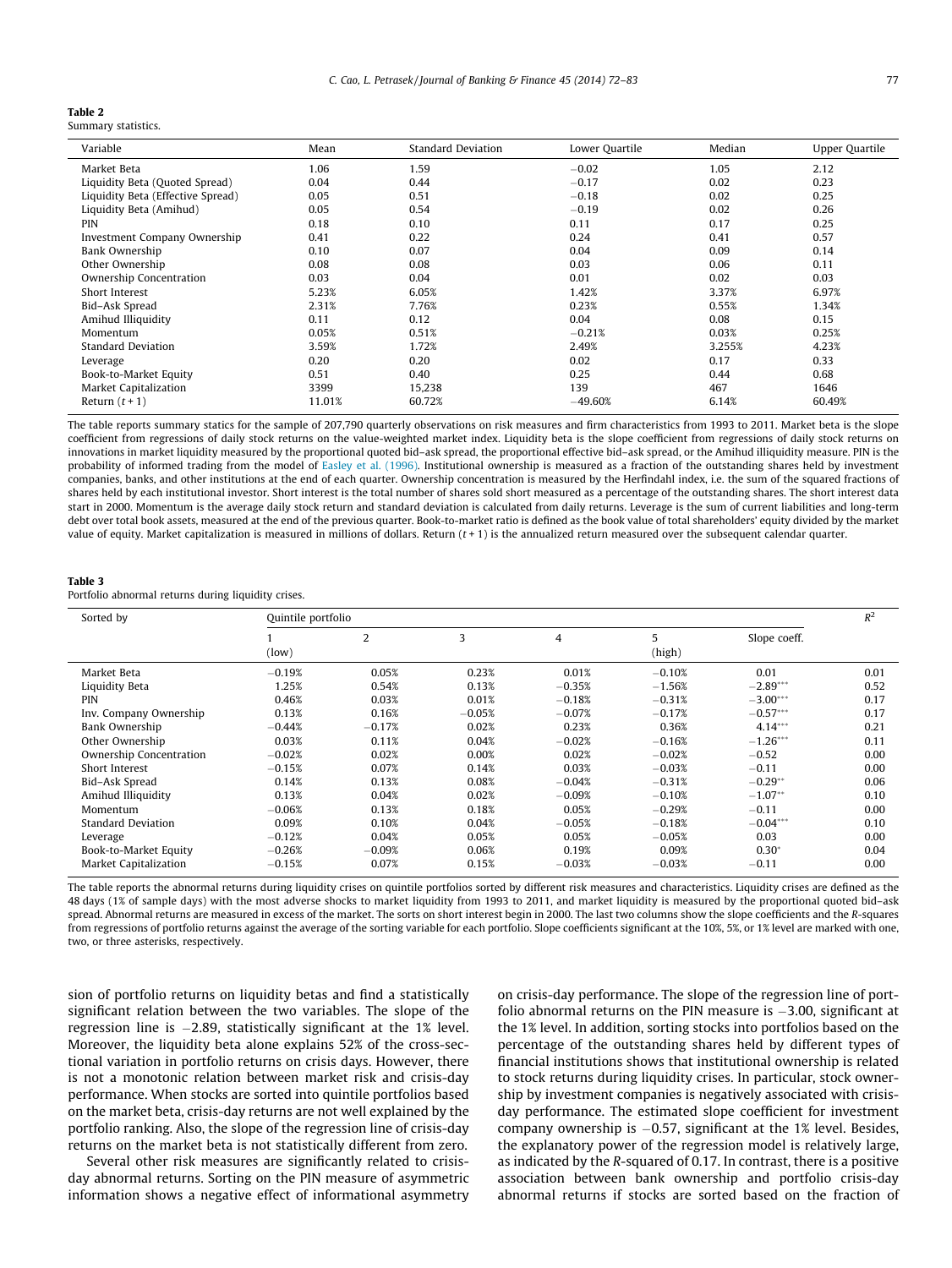<span id="page-6-0"></span>shares held by banks. The slope coefficient for bank ownership is 4.14, significant at the 1% level. These contrasting results for investment companies and bank holding companies show that the type of institutional ownership matters for crisis-day performance. Ownership by other types of institutional investors such as pension funds and insurance companies is also negatively associated with stock returns during liquidity crises.

Among the remaining portfolio sorts, three variables are significantly negatively related to crisis-day performance: The bid–ask spread, Amihud illiquidity, and standard deviation. Book-to-market equity is positively associated with crisis-day performance at the 10% level, suggesting that value stocks outperform growth stocks on crisis days. Short interest (from 2000), ownership concentration, and several other explanatory variables are not significantly related to crisis-day abnormal returns at the portfolio level.

### 3.2. Firm-level analysis

Next, we estimate firm-level regressions of crisis-day marketadjusted returns on multiple risk measures and characteristic to examine whether the proposed risk measures provide incremental explanatory power for stock returns during liquidity crises after controlling for stock characteristics. Table 4 reports the regression

#### Table 4

Regressions of crisis-day abnormal returns on risk measures and stock characteristics (48 liquidity events).

| Liquidity measure                      | Proportional<br>Quoted<br>Spread | Proportional<br>Effective<br>Spread | Amihud<br>Illiquidity |
|----------------------------------------|----------------------------------|-------------------------------------|-----------------------|
| Market Beta                            | 0.01                             | $-0.01$                             | $-0.13***$            |
|                                        | (0.02)                           | (0.03)                              | (0.04)                |
| Liquidity Beta                         | $-3.23***$                       | $-3.88***$                          | $-1.29***$            |
|                                        | (0.52)                           | (0.41)                              | (0.36)                |
| <b>PIN</b>                             | $-2.34***$                       | $-2.15***$                          | $-2.01*$              |
|                                        | (0.96)                           | (1.05)                              | (1.00)                |
| <b>Investment Company</b><br>Ownership | $-1.01***$                       | $-0.82***$                          | $-0.82***$            |
|                                        | (0.14)                           | (0.15)                              | (0.25)                |
| Bank Ownership                         | $2.91***$                        | $2.14***$                           | $2.78**$              |
|                                        | (0.56)                           | (0.87)                              | (1.27)                |
| Other Ownership                        | $-0.41*$                         | $-0.36$                             | $-0.28$               |
|                                        | (0.22)                           | (0.27)                              | (0.33)                |
| Ownership                              | $1.16***$                        | $1.47***$                           | $1.14***$             |
| Concentration                          |                                  |                                     |                       |
|                                        | (0.38)                           | (0.39)                              | (0.56)                |
| Bid-Ask Spread                         | $-0.03$                          | $-0.02$                             | 0.05                  |
|                                        | (0.12)                           | (0.01)                              | (0.03)                |
| Amihud Illiquidity                     | $-0.35$                          | $-0.18$                             | 0.35                  |
|                                        | (0.40)                           | (0.66)                              | (0.80)                |
| Momentum                               | 0.18                             | 0.07                                | $-0.16$               |
|                                        | (0.27)                           | (0.27)                              | (0.30)                |
| <b>Standard Deviation</b>              | $-0.03**$                        | $-0.01$                             | $-0.01$               |
|                                        | (0.01)                           | (0.01)                              | (0.01)                |
| Leverage                               | $-0.12$                          | $-0.07$                             | $-0.57*$              |
|                                        | (0.13)                           | (0.15)                              | (0.30)                |
| Book-to-Market Equity                  | 0.06                             | 0.09                                | $0.60*$               |
|                                        | (0.19)                           | (0.19)                              | (0.30)                |
| Market Capitalization<br>(log)         | $-0.10$                          | $-0.09$                             | $-0.01$               |
|                                        | (0.06)                           | (0.08)                              | (0.07)                |
| $R^2$                                  | 0.09                             | 0.14                                | 0.03                  |
| No. of observations                    | 149,656                          | 134,952                             | 140,537               |
|                                        |                                  |                                     |                       |

The table shows the estimates from panel regressions of crisis-day market-adjusted returns on risk measures and lagged stock characteristics. Crisis days are defined as the 48 days (1% of sample days) with the most adverse shocks to market liquidity from 1993 to 2011. Market liquidity is measured using three alternative measures: the proportional quoted bid–ask spread, the proportional effective bid–ask spread, and Amihud illiquidity. Standard errors adjusted for clustering by event day are in parentheses. Coefficients significant at the 10%, 5%, or 1% level are marked with one, two, or three asterisks, respectively.

estimates for 48 liquidity events defined according to three different liquidity measures: the proportional quoted bid–ask spread, the proportional effective bid–ask spread, and the Amihud measure.

Results for crisis days based on the proportional quoted bid–ask spread are shown in the first column of Table 4. Abnormal stock returns on crisis days are strongly negatively related to liquidity risk, measured by the liquidity beta. The coefficient on the liquidity beta is -3.23 and significant at the 1% level, suggesting that a one standard deviation increase in the liquidity beta reduces crisis-day performance by  $-1.42\%$  ( $-3.23 * 0.44$ ). In contrast, market risk, measured by the market beta, is not significantly related to abnormal stock returns on crisis days. In addition, stock performance during liquidity crises is significantly negatively related to informational asymmetry, as measured by the probability of informed trading (PIN). A one standard deviation increase in the PIN measure is associated with a negative abnormal performance on crisis days of  $-0.23\%$  ( $-2.34 * 0.10$ ). Also, abnormal performance during liquidity crises is related to the ownership structure of the firm. Compared to ownership by individual investors, which is the omitted ownership category, stock ownership by investment companies leads to a significant underperformance on crisis days. A 10% increase in investment company ownership is associated with an average abnormal return of  $-0.22\%$  ( $-1.01 * 0.22$ ). In contrast, higher bank ownership leads to a significantly positive abnormal performance on crisis days. The estimates show that a 10% increase in bank ownership is associated an average abnormal return of  $0.20\%$  (2.91  $*$  0.07) during liquidity crises. Ownership concentration, measured by the Herfindahl index, is positively rated to abnormal returns during liquidity crises, showing that firms with concentrated ownership structures tend to outperform the market during liquidity crises. Finally, more volatile stocks have significant negative abnormal returns on crisis days. Short interest and other stock characteristics are not significantly related to crisis-day performance.

The second column in Table 4 shows the regression results based on the proportional effective bid–ask spread as a measure of market liquidity. The estimates based on the effective spread are quantitatively and qualitatively similar to those based on the quoted spread.<sup>5</sup> Stock returns on the 48 event days are still significantly negatively related to the liquidity beta, the PIN measure, and investment company ownership. Bank ownership and ownership concentration have a positive effect on crisis-day returns. The effect of market risk on event-day abnormal returns remains insignificant.

Turning to the results based on the Amihud measure of market liquidity reported in the third column of Table 4, we find that both the liquidity beta and the market beta are significantly negatively related to abnormal performance on crisis days. However, the marginal effect of one standard deviation change in the liquidity beta is  $-0.70$  ( $-1.29 * 0.54$ ), several times larger than the marginal effect of one standard deviation change in market risk -0.20%  $(-0.13 * 1.59)$ . The significance of the market beta in explaining abnormal stock returns during liquidity crises defined according to the Amihud measure is perhaps not surprising given that 14 days with the largest declines in the Amihud measures are also among the 48 days with the most negative market returns between 1993 and 2011. Similar to the other measures, the results based on the Amihud measure show that abnormal stock returns during liquidity crises are significantly related to the PIN measure, investment company ownership, bank ownership, and the concentration of institutional ownership.

<sup>&</sup>lt;sup>5</sup> The number of cross-sectional observations differs slightly across the liquidity measures because each definition of liquidity crises corresponds to different days.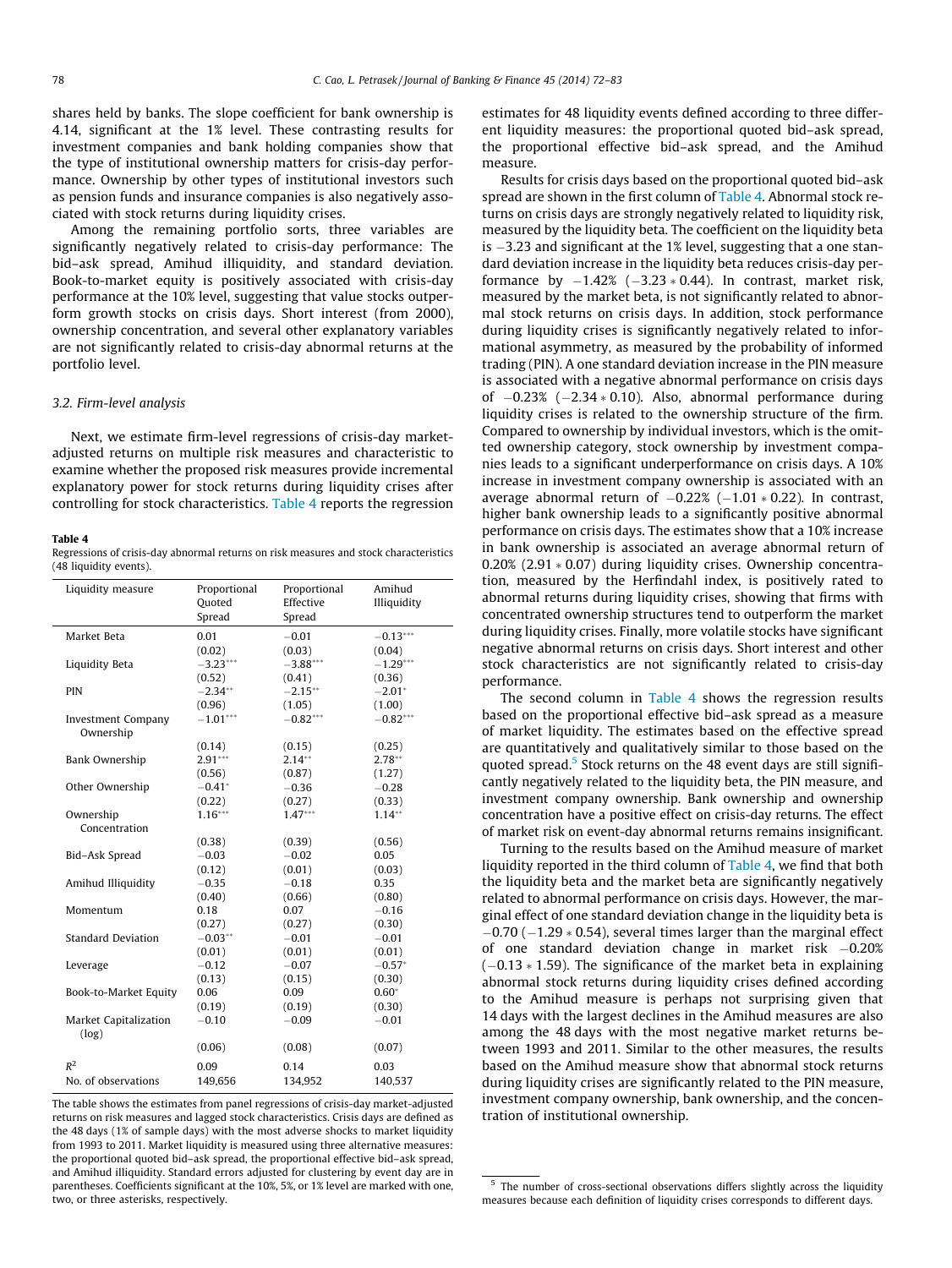#### Table 5

Regressions of crisis-day abnormal returns on risk measures including short interest (2000–2011).

| Liquidity Measure                      | Proportional<br>Quoted<br>Spread | Proportional<br>Effective<br>Spread | Amihud<br>Illiquidity |
|----------------------------------------|----------------------------------|-------------------------------------|-----------------------|
| Market Beta                            | 0.01                             | $-0.03$                             | $-0.15***$            |
|                                        | (0.03)                           | (0.05)                              | (0.05)                |
| Liquidity Beta                         | $-4.05***$                       | $-4.81***$                          | $-1.35***$            |
|                                        | (0.73)                           | (0.61)                              | (0.40)                |
| <b>PIN</b>                             | $-5.50**$                        | $-5.48**$                           | $-3.47**$             |
|                                        | (2.03)                           | (2.48)                              | (1.61)                |
| <b>Investment Company</b><br>Ownership | $-0.85***$                       | $-0.95***$                          | $-0.89***$            |
|                                        | (0.19)                           | (0.26)                              | (0.24)                |
| Bank Ownership                         | $2.37***$                        | 1.48                                | $2.13*$               |
|                                        | (0.53)                           | (1.01)                              | (1.29)                |
| Other Ownership                        | $-0.22$                          | $-0.17$                             | $-0.34$               |
|                                        | (0.26)                           | (0.36)                              | (0.37)                |
| Ownership                              | $1.09**$                         | $1.68**$                            | $1.64***$             |
| Concentration                          |                                  |                                     |                       |
|                                        | (0.52)                           | (0.62)                              | (0.57)                |
| Short Interest                         | $-1.26$                          | $-0.34$                             | 0.29                  |
|                                        | (1.22)                           | (1.71)                              | (1.09)                |
| Bid-Ask Spread                         | 0.01                             | $-0.02$                             | 0.05                  |
|                                        | (0.11)                           | (0.01)                              | (0.03)                |
| Amihud Illiquidity                     | $-0.69**$                        | $-0.11$                             | $-0.01$               |
|                                        | (0.29)                           | (0.39)                              | (0.50)                |
| Momentum                               | 0.47                             | 0.44                                | $-0.04$               |
|                                        | (0.43)                           | (0.47)                              | (0.33)                |
| <b>Standard Deviation</b>              | $-0.02$                          | $-0.01$                             | $-0.01$               |
|                                        | (0.02)                           | (0.01)                              | (0.01)                |
| Leverage                               | $-0.35**$                        | $-0.19$                             | 0.43                  |
|                                        | (0.12)                           | (0.20)                              | (0.32)                |
| Book-to-Market Equity                  | $-0.10$                          | 0.03                                | 0.45                  |
|                                        | (0.29)                           | (0.33)                              | (0.35)                |
| Market Capitalization<br>(log)         | $-0.14*$                         | $-0.10$                             | $-0.03$               |
|                                        | (0.08)                           | (0.13)                              | (0.10)                |
| $R^2$                                  | 0.16                             | 0.11                                | 0.03                  |
| No. of observations                    | 89,382                           | 66,610                              | 99,734                |
| No. of events                          | 30                               | 23                                  | 36                    |

The table shows the estimates from panel regressions of crisis-day market-adjusted returns on risk measures including short during the 2000–2011 sub-period. Crisis days are defined as the 48 days (1% of sample days) with the most adverse shocks to market liquidity from 1993 to 2011. The number of crisis days between 2000 and 2011 depends on the liquidity measure. Market liquidity is measured using three alternative measures: the proportional quoted bid–ask spread, the proportional effective bid–ask spread, and Amihud illiquidity. Standard errors adjusted for clustering by event day are in parentheses. Coefficients significant at the 10%, 5%, or 1% level are marked with one, two, or three asterisks, respectively.

Table 5 examines whether short interest—measured by the number of shares held short at the end of the quarter preceding each liquidity event divided by the number of outstanding shares—affects stocks' abnormal performance during liquidity crises. This test is limited to the 2000–2011 sub-period because our short interest data start in 2000. We find that the short interest ratio is not significantly related to crisis-day returns between 2000 and  $2011<sup>6</sup>$ . The coefficient estimates on the short interest ratio are insignificant in regressions reported in Table 5. Also, including short interest has little effect on the other variables in the regression, and the liquidity beta, PIN, and institutional ownership continue to be the most important determinants of crisis-day returns. The magnitude of several coefficient estimates increases during the 2000– 2011 sub-period which includes the 2008–2009 financial crisis, but the signs and significance of most coefficients remain the same as those shown in [Table 4](#page-6-0).

#### Table 6

Regressions of crisis-day abnormal returns on risk measures and stock characteristics (24 liquidity events).

| <b>Liquidity Measure</b>  | Proportional<br><b>Quoted Spread</b> | Proportional<br><b>Effective Spread</b> | Amihud<br>Illiquidity |
|---------------------------|--------------------------------------|-----------------------------------------|-----------------------|
| Market Beta               | $-0.01$                              | $-0.01$                                 | $-0.24***$            |
|                           | (0.04)                               | (0.05)                                  | (0.06)                |
| Liquidity Beta            | $-4.10***$                           | $-4.43***$                              | $-1.68***$            |
|                           | (0.83)                               | (0.63)                                  | (0.51)                |
| PIN                       | $-3.48*$                             | $-4.53***$                              | $-2.86*$              |
|                           | (1.73)                               | (1.63)                                  | (1.63)                |
| Investment                | $-1.06***$                           | $-0.88***$                              | $-1.02**$             |
| Company                   |                                      |                                         |                       |
| Ownership                 |                                      |                                         |                       |
|                           | (0.26)                               | (0.29)                                  | (0.40)                |
| Bank Ownership            | $2.46***$                            | $2.93***$                               | $3.52*$               |
|                           | (0.86)                               | (1.02)                                  | (2.05)                |
| Other Ownership           | $-0.56*$                             | $-0.65*$                                | $-1.21**$             |
|                           | (0.31)                               | (0.36)                                  | (0.53)                |
| Ownership                 | $1.76***$                            | $1.70***$                               | $2.15***$             |
| Concentration             |                                      |                                         |                       |
|                           | (0.55)                               | (0.57)                                  | (0.91)                |
| Bid-Ask Spread            | $-0.05$                              | 0.11                                    | 0.05                  |
|                           | (0.25)                               | (0.25)                                  | (0.06)                |
| Amihud Illiquidity        | 0.13                                 | $-0.13$                                 | 1.45                  |
|                           | (0.81)                               | (0.81)                                  | (1.26)                |
| Momentum                  | 0.24                                 | 0.50                                    | $-0.41$               |
|                           | (0.45)                               | (0.41)                                  | (0.42)                |
| <b>Standard Deviation</b> | $-0.04$                              | $-0.06***$                              | $-0.02$               |
|                           | (0.03)                               | (0.03)                                  | (0.01)                |
| Leverage                  | 0.05                                 | 0.12                                    | $-0.89*$              |
|                           | (0.21)                               | (0.23)                                  | (0.50)                |
| Book-to-Market<br>Equity  | 0.13                                 | 0.19                                    | $0.79*$               |
|                           | (0.35)                               | (0.35)                                  | (0.45)                |
| Market                    | $-0.18$                              | $-0.21$                                 | $-0.04$               |
| Capitalization<br>(log)   |                                      |                                         |                       |
|                           | (0.13)                               | (0.12)                                  | (0.12)                |
| $R^2$                     | 0.11                                 | 0.14                                    | 0.05                  |
| No. of observations       | 71,818                               | 71,150                                  | 71.297                |

The table shows the estimates from panel regressions of crisis-day market-adjusted returns on risk measures and lagged stock characteristics. Crisis days are defined as the 24 days (0.5% of sample days) with the most adverse shocks to market liquidity from 1993 to 2011. Market liquidity is measured using three alternative measures: the proportional quoted bid–ask spread, the proportional effective bid–ask spread, and Amihud illiquidity. Standard errors adjusted for clustering by event day are in parentheses. Coefficients significant at the 10%, 5%, or 1% level are marked with one, two, or three asterisks, respectively.

We further analyze the 24 largest adverse shocks to market liquidity during the sample period (0.5% of sample days), as measured by magnitude of negative liquidity shocks to the proportional quoted bid–ask spread, proportional effective bid–ask spread, and Amihud illiquidity. The results are reported in Table 6. In general, we find that the signs of the estimated coefficients are the same as those in [Table 4](#page-6-0) based on 48 event days. However, the magnitude of the marginal effects typically increases when we examine only the largest liquidity events. For example, based on the definition of liquidity crises according to the proportional quoted bid–ask, a one standard deviation increase in liquidity beta is now associated with a negative abnormal return of  $-1.80\%$  $(-4.10 * 0.44).$ 

Next, we compare the results for liquidity crises with results using days with no significant liquidity events. [Table 7](#page-8-0) reports the estimates from regressions of non-event-day abnormal returns on risk measures and lagged stock characteristics. In the first column, we examine the relative performance of stocks on 48 days with the largest positive shocks to market liquidity during 1993– 2011, where market liquidity is measured by the proportional quoted bid–ask spread. We find that both the liquidity beta and the market beta are significantly positively related to abnormal re-

 $6$  In unreported results, we find that the coefficient on the short interest ratio is negative and marginally significant if short interest is measured immediately before each liquidity event.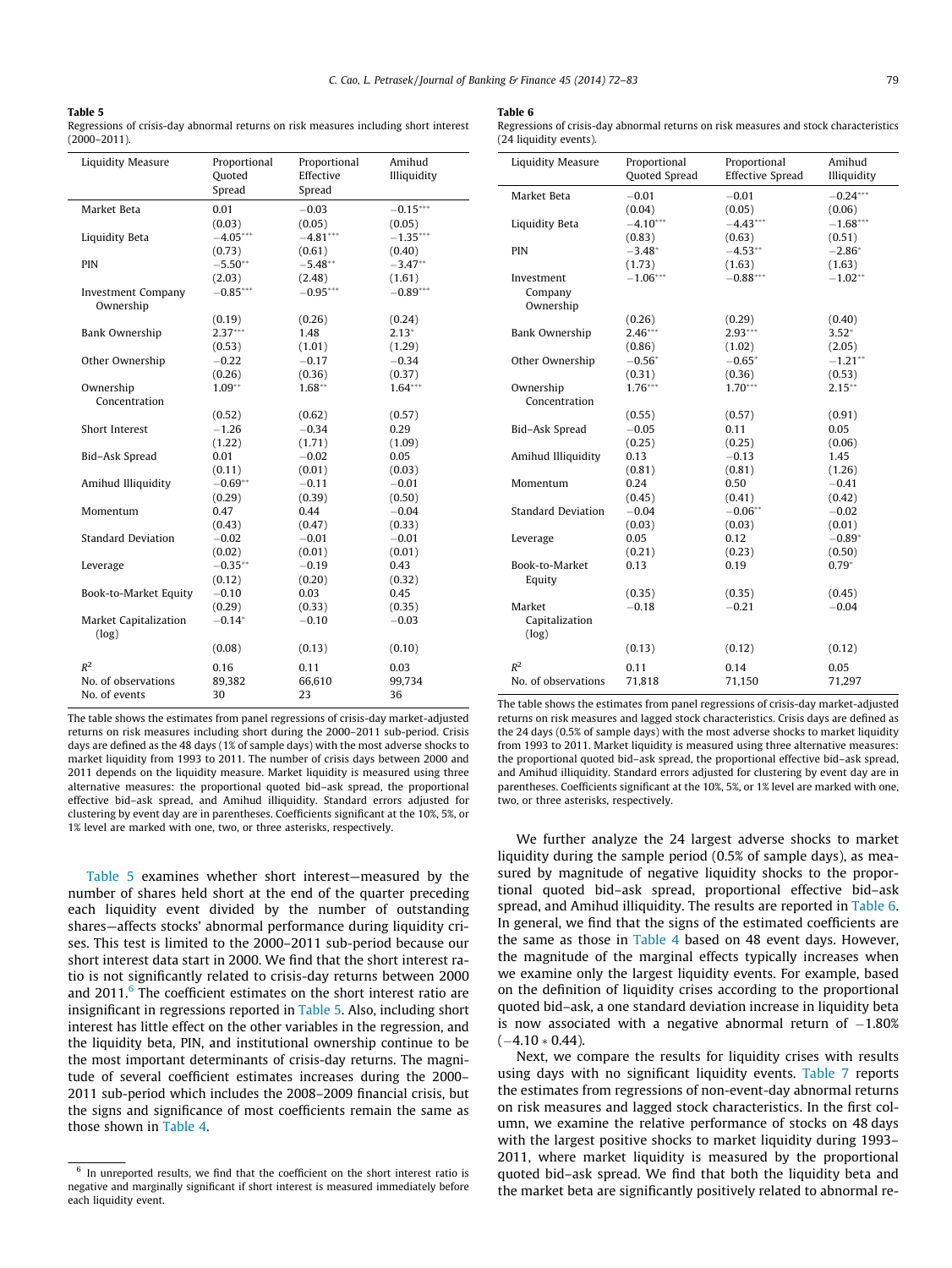#### <span id="page-8-0"></span>Table 7

Regressions of non-event day abnormal returns on risk measures and stock characteristics.

| <b>Liquidity Measure</b>               | Positive<br>Liquidity<br>Shocks | No Liquidity<br><b>Shocks</b> | Large<br>Market<br>Declines |
|----------------------------------------|---------------------------------|-------------------------------|-----------------------------|
| Market Beta                            | $0.08***$                       | $0.05***$                     | $-0.29***$                  |
|                                        | (0.02)                          | (0.02)                        | (0.03)                      |
| Liquidity Beta                         | $1.96***$                       | $-0.12$                       | $-0.09$                     |
|                                        | (0.31)                          | (0.22)                        | (0.30)                      |
| PIN                                    | $-0.30$                         | $-0.45$                       | $-0.03$                     |
|                                        | (0.22)                          | (0.29)                        | (0.60)                      |
| <b>Investment Company</b><br>Ownership | $-0.24$                         | 0.01                          | $-0.64**$                   |
|                                        | (0.18)                          | (0.12)                        | (0.26)                      |
| Bank Ownership                         | $-0.37$                         | $-0.51$                       | 0.12                        |
|                                        | (0.44)                          | (0.61)                        | (1.15)                      |
| Other Ownership                        | $-0.29$                         | 0.18                          | $-0.41$                     |
|                                        | (0.23)                          | (0.19)                        | (0.36)                      |
| Ownership Concentration                | 0.09                            | $-0.34$                       | $-0.24$                     |
|                                        | (0.36)                          | (0.33)                        | (0.55)                      |
| Bid-Ask Spread                         | $-0.34***$                      | 0.00                          | 0.01                        |
|                                        | (0.15)                          | (0.01)                        | (0.02)                      |
| Amihud Illiquidity                     | $-0.96***$                      | $-0.39$                       | 0.41                        |
|                                        | (0.30)                          | (0.73)                        | (0.45)                      |
| Momentum                               | 0.10                            | $-0.13$                       | 0.07                        |
|                                        | (0.18)                          | (0.21)                        | (0.36)                      |
| <b>Standard Deviation</b>              | $0.06***$                       | 0.01                          | $-0.01**$                   |
|                                        | (0.02)                          | (0.01)                        | (0.00)                      |
| Leverage                               | $-0.18$                         | $-0.19$                       | $-0.30$                     |
|                                        | (0.16)                          | (0.13)                        | (0.37)                      |
| Book-to-Market Equity                  | $-0.04$                         | 0.01                          | $-0.29$                     |
|                                        | (0.14)                          | (0.10)                        | (0.22)                      |
| <b>Market Capitalization</b><br>(log)  | 0.03                            | 0.01                          | $-0.09*$                    |
|                                        | (0.03)                          | (0.03)                        | (0.05)                      |
| $R^2$                                  | 0.04                            | 0.00                          | 0.01                        |
| No. of observations                    | 156,052                         | 122,820                       | 143,481                     |

The table shows the estimates from panel regressions of non-event-day marketadjusted returns on risk measures and lagged stock characteristics. Positive liquidity shocks are defined as the 48 days (1% of sample days) with the largest positive shocks to market liquidity from 1993 to 2011, and no liquidity shocks are the 48 trading days with the smallest changes in market liquidity. Market liquidity is measured by the proportional quoted bid–ask spread. The last column covers the 48 days with the largest declines in CRSP value-weighted market index from 1993 to 2011. Standard errors adjusted for clustering by day are in parentheses. Coefficients significant at the 10%, 5%, or 1% level are marked with one, two, or three asterisks, respectively.

turn on these days. In the second column in Table 7, we examine days with no significant liquidity events, defined the 48 trading days with the smallest changes in market liquidity measured by the proportional quoted bid–ask spread. With the exception of the market beta, the results reveal no significant relationship between the risk measures and abnormal stock returns on such days.

Also, the R-squared of the regression is close to zero. We obtain similar results if we examine other non-event periods, such as January 2007 or November 2009. Finally, in the third column of Table 7, we examine the 48 days with the largest declines in the CRSP value-weighted market index during 1993–2011. We find that abnormal stock returns on such days are significantly negatively related to investment company ownership and the market beta. These results are consistent with those reported in [Dennis](#page-11-0) [and Strickland \(2002\)](#page-11-0) for large market declines. In contrast to liquidity crises, neither the liquidity beta nor the PIN measure explain the relative performance of stocks during large market declines.

### 3.3. Liquidity risk management and expected returns

In this section, we provide an application of the findings in this paper to liquidity risk management. We start by sorting stocks into 10 portfolios based on their expected returns during liquidity crises. The expected crisis-day returns are calculated as a linear function of risk measures and stock characteristics, using coefficients from Eq. [\(3\).](#page-2-0) The estimation and sorting procedure at each quarter uses only data available at that time, and the sorting begins in 1998 to provide sufficient observations for coefficient estimation.

Table 8 reports the average realized returns in excess of the market during subsequent liquidity crises for the 10 portfolios sorted on expected crisis-day returns. The table reveals that there is a positive monotonic relation between the actual and the expected crisis-day returns for all three measures of market liquidity. When we regress the actual returns on crisis days on the expected returns, we find that the expected returns explain between 50 to 76 percent of the cross-sectional variation in crisis-day returns during 1998–2011. These findings demonstrate that investors can construct portfolios that earn significantly positive excess returns during liquidity crises.

Next, we examine the unconditional average performance of portfolios with different expected returns during liquidity crises. [Table 9](#page-9-0) provides the average annualized market-adjusted returns during the post-ranking quarter for portfolios sorted on expected returns during liquidity crises. The portfolios' post-ranking returns appear to be decreasing in predicted crisis-day returns, although the t-test for the difference in mean abnormal returns is insignificant during the 1998–2011 period. However, the difference is negative and significant at the 10% level in the pre-crisis period 1998– 2007 if market liquidity is measured by the proportional quoted or the proportional effective bid–ask spread, suggesting that stocks with greater expected returns during liquidity crises earn lower average returns in normal times. Stocks in the highest decile of expected crisis-day returns earned an average market-adjusted return that is 12–13% lower than stocks in the lowest decile of expected crisis-day returns during 1998–2007. This finding sug-

| Table 8                                                                              |  |
|--------------------------------------------------------------------------------------|--|
| Crisis-day returns of portfolios sorted on expected returns during liquidity crises. |  |

| Liquidity Measure                                              | Decile Portfolio              |                               |                               |                               |                               |                            |                      |                      |                      | $R^2$                |                                     |                      |
|----------------------------------------------------------------|-------------------------------|-------------------------------|-------------------------------|-------------------------------|-------------------------------|----------------------------|----------------------|----------------------|----------------------|----------------------|-------------------------------------|----------------------|
|                                                                | (low)                         |                               |                               | 4                             |                               |                            |                      |                      | 9                    | 10<br>(high)         | Slope coeff.                        |                      |
| Quoted Spread<br><b>Effective Spread</b><br>Amihud Illiquidity | $-2.57$<br>$-2.92$<br>$-1.66$ | $-1.35$<br>$-1.55$<br>$-0.92$ | $-0.88$<br>$-0.96$<br>$-0.51$ | $-0.52$<br>$-0.62$<br>$-0.32$ | $-0.27$<br>$-0.32$<br>$-0.06$ | $-0.05$<br>$-0.03$<br>0.08 | 0.18<br>0.30<br>0.30 | 0.48<br>0.58<br>0.47 | 0.84<br>0.98<br>0.63 | 1.79<br>2.31<br>0.98 | $1.33***$<br>$1.25***$<br>$0.86***$ | 0.64<br>0.76<br>0.50 |

The table shows the realized crisis-day abnormal returns of 10 portfolios sorted on expected returns during liquidity crises. The expected returns during liquidity crises are calculated as linear functions of risk measures and stock characteristics, using coefficients from Eq. [\(3\).](#page-2-0) The table reports the average crisis-day realized returns in excess of the market from 1998 to 2011. Liquidity crises are defined as the 48 days (1% of sample days) with the most adverse shocks to market liquidity from 1993 to 2011. Market liquidity is measured using the proportional quoted bid-ask spread. The estimation and sorting procedure at each quarter uses only data available at that time, and the sorting begins in 1998. The last two columns show the slope coefficients and the R-squares from regressions of crisis-day portfolio returns against the expected crisis-day return for each portfolio. Slope coefficients significant at the 10%, 5%, or 1% level are marked with one, two, or three asterisks, respectively.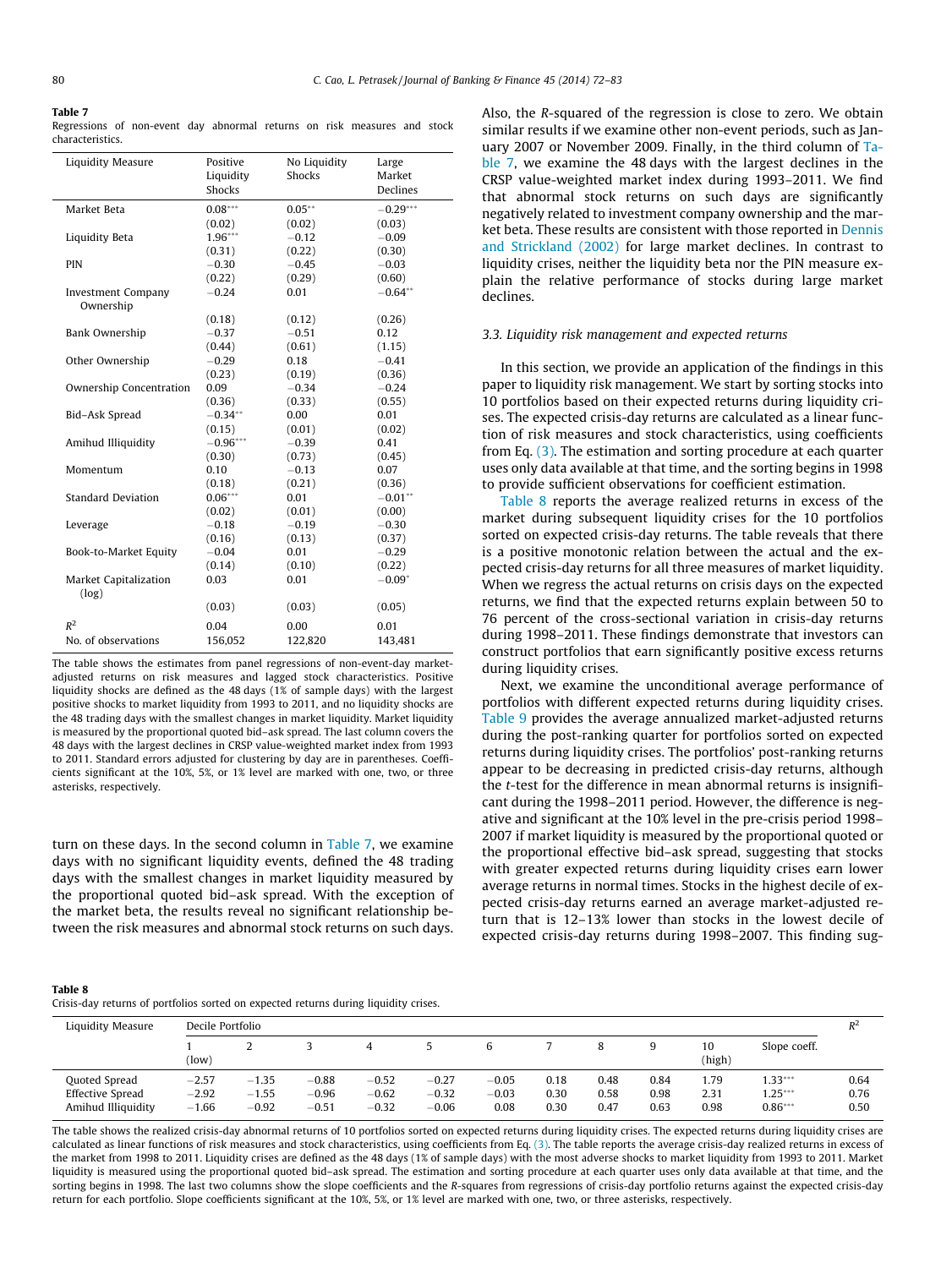<span id="page-9-0"></span>

| Table 9                                                                           |
|-----------------------------------------------------------------------------------|
| Average returns on portfolios sorted on expected returns during liquidity crises. |

| Liquidity Measure                                                           |                      | Decile Portfolio     |                      |                         |                         |                         |                               |                               |                               |                               |                                    | $t$ -stat.           |
|-----------------------------------------------------------------------------|----------------------|----------------------|----------------------|-------------------------|-------------------------|-------------------------|-------------------------------|-------------------------------|-------------------------------|-------------------------------|------------------------------------|----------------------|
|                                                                             | (low)                | 2                    |                      | 4                       | 5                       | 6                       |                               | 8                             | 9                             | 10<br>(high)                  |                                    |                      |
| 1998-2011<br>Quoted Spread<br><b>Effective Spread</b><br>Amihud Illiquidity | 1.85<br>0.76<br>4.77 | 1.16<br>0.79<br>0.81 | 0.49<br>0.61<br>1.27 | 2.66<br>1.53<br>0.37    | 0.90<br>1.15<br>$-0.37$ | 1.20<br>1.01<br>$-1.15$ | $-0.35$<br>0.02<br>$-1.10$    | $-1.56$<br>0.38<br>$-1.38$    | $-2.22$<br>$-1.78$<br>$-2.46$ | $-4.13$<br>$-4.46$<br>$-1.76$ | $-5.98$<br>$-5.22$<br>$-6.53$      | 0.90<br>0.78<br>0.82 |
| 1998-2007<br>Quoted Spread<br><b>Effective Spread</b><br>Amihud Illiquidity | 6.20<br>4.75<br>8.65 | 3.16<br>2.54<br>1.35 | 0.55<br>0.81<br>1.92 | 3.73<br>1.63<br>$-0.09$ | 0.87<br>0.78<br>$-0.96$ | 0.38<br>0.63<br>$-2.41$ | $-0.65$<br>$-0.44$<br>$-1.94$ | $-2.60$<br>$-0.25$<br>$-1.02$ | $-4.45$<br>$-2.92$<br>$-3.83$ | $-7.18$<br>$-7.52$<br>$-1.66$ | $-13.37*$<br>$-12.27*$<br>$-10.31$ | 1.58<br>1.44<br>0.96 |

The table shows the unconditional average abnormal returns of 10 portfolios sorted on the expected returns during liquidity crises. The expected returns during liquidity crises are calculated in each quarter as linear functions of risk measures and stock characteristics according to Eq. [\(3\).](#page-2-0) The table reports for each portfolio the average annualized market-adjusted return during the post-ranking quarter. Liquidity crises are defined as the 48 days (1% of sample days) with the most adverse shocks to market liquidity from 1993 to 2011. Market liquidity is measured using the proportional quoted bid–ask spread. The estimation and sorting procedure at each quarter uses only data available at that time, and the sorting begins in 1998. The last columns show the difference in average post-ranking returns between portfolios with high and low predicted returns during liquidity crises, and the t-statistic for the difference. Differences significant at the 10% level are marked with an asterisk.

#### Table 10

Acharya and pedersen liquidity betas.

| Liquidity Measure            | Proportional<br>Quoted<br>Spread | Proportional<br>Effective<br>Spread | Amihud<br>Illiquidity |
|------------------------------|----------------------------------|-------------------------------------|-----------------------|
| Market Beta                  | 0.01                             | $-0.01$                             | $-0.13***$            |
|                              | (0.02)                           | (0.03)                              | (0.04)                |
| Liquidity Beta               | $-3.23***$                       | $-3.88***$                          | $-1.29***$            |
|                              | (0.52)                           | (0.41)                              | (0.36)                |
| Liquidity Commonality        | $-0.43$                          | 0.55                                | 0.19                  |
|                              | (2.68)                           | (2.62)                              | (3.14)                |
| Liquidity Beta 2             | $-0.14$                          | $-0.13$                             | 0.01                  |
|                              | (0.11)                           | (0.11)                              | (0.01)                |
| PIN                          | $-2.34***$                       | $-2.15***$                          | $-2.01*$              |
|                              | (0.96)                           | (1.05)                              | (1.00)                |
| Investment Company Ownership | $-1.01***$                       | $-0.82***$                          | $-0.82***$            |
|                              | (0.14)                           | (0.15)                              | (0.25)                |
| Bank Ownership               | $2.90***$                        | $2.13**$                            | $2.78**$              |
|                              | (0.56)                           | (0.87)                              | (1.27)                |
| Other Ownership              | $-0.40*$                         | $-0.36$                             | $-0.28$               |
|                              | (0.21)                           | (0.27)                              | (0.33)                |
| Ownership Concentration      | $1.16***$                        | $1.47***$                           | $1.14**$              |
|                              | (0.38)                           | (0.39)                              | (0.56)                |
| Bid-Ask Spread               | $-0.03$                          | $-0.02$                             | 0.05                  |
|                              | (0.13)                           | (0.01)                              | (0.03)                |
| Amihud Illiquidity           | $-0.35$                          | $-0.16$                             | 0.35                  |
|                              | (0.41)                           | (0.67)                              | (0.80)                |
| Momentum                     | 0.18                             | 0.07                                | $-0.16$               |
|                              | (0.27)                           | (0.27)                              | (0.30)                |
| <b>Standard Deviation</b>    | $-0.03**$                        | $-0.01$                             | $-0.01$               |
|                              | (0.01)                           | (0.01)                              | (0.01)                |
| Leverage                     | $-0.12$                          | $-0.07$                             | $-0.57*$              |
|                              | (0.13)                           | (0.15)                              | (0.30)                |
| Book-to-Market Equity        | 0.06                             | 0.10                                | $0.60**$              |
|                              | (0.19)                           | (0.19)                              | (0.30)                |
| Market Capitalization (log)  | $-0.10$                          | $-0.09$                             | $-0.01$               |
|                              | (0.06)                           | (0.08)                              | (0.07)                |
| $R^2$                        | 0.09                             | 0.14                                | 0.03                  |
| No. of observations          | 149.656                          | 134.952                             | 140.537               |

The table shows the estimates from panel regressions of crisis-day market-adjusted returns on risk measures and lagged stock characteristics. The risk measures include the market beta and the three liquidity betas proposed by [Acharya and](#page-11-0) [Pedersen \(2005\)](#page-11-0), i.e. the covariance between market liquidity and firm-specific returns (Liquidity Beta), the covariance of firm-specific liquidity with market liquidity (Commonality in Liquidity), and the covariance of firm-specific liquidity with market returns (Liquidity Beta 2). Crisis days are defined as the 48 days (1% of sample days) with the most adverse shocks to market liquidity from 1993 to 2011. Market liquidity is measured using three alternative measures: the proportional quoted bid–ask spread, the proportional effective bid–ask spread, and Amihud illiquidity. Standard errors adjusted for clustering by event day are in parentheses. Coefficients significant at the 10%, 5%, or 1% level are marked with one, two, or three asterisks, respectively.

Table 11

| Fama-MacBeth regressions of crisis-day abnormal returns on risk measures and stock |  |
|------------------------------------------------------------------------------------|--|
| characteristics.                                                                   |  |

| Liquidity Measure                      | Proportional<br>Quoted<br>Spread | Proportional<br>Effective<br>Spread | Amihud<br>Illiquidity |
|----------------------------------------|----------------------------------|-------------------------------------|-----------------------|
| Market Beta                            | 0.01                             | $-0.01$                             | $-0.07**$             |
|                                        | (0.02)                           | (0.02)                              | (0.03)                |
| Liquidity Beta                         | $-2.78***$                       | $-3.36***$                          | $-0.71**$             |
|                                        | (0.36)                           | (0.31)                              | (0.31)                |
| PIN                                    | $-1.95***$                       | $-2.05***$                          | $-3.53***$            |
|                                        |                                  |                                     |                       |
|                                        | (0.63)<br>$-0.84***$             | (0.64)                              | (0.95)                |
| <b>Investment Company</b><br>Ownership |                                  | $-0.72***$                          | $-0.73***$            |
|                                        | (0.12)                           | (0.17)                              | (0.21)                |
| Bank Ownership                         | $2.65***$                        | $2.40***$                           | $3.19***$             |
|                                        | (0.48)                           | (0.56)                              | (0.71)                |
| Other Ownership                        | $-0.43$                          | $-0.13$                             | $-0.44$               |
|                                        | (0.26)                           | (0.32)                              | (0.32)                |
| Ownership                              | $0.65***$                        | 0.39                                | $0.72***$             |
| Concentration                          |                                  |                                     |                       |
|                                        | (0.25)                           | (0.31)                              | (0.34)                |
| Bid-Ask Spread                         | 0.01                             | 0.03                                | 0.13                  |
|                                        | (0.11)                           | (0.12)                              | (0.13)                |
| Amihud Illiquidity                     | $-0.54***$                       | $-0.60**$                           | $-0.42$               |
|                                        | (0.21)                           | (0.25)                              | (0.31)                |
| Momentum                               | $-0.16$                          | $-0.24$                             | $-0.06$               |
|                                        | (0.15)                           | (0.16)                              | (0.15)                |
| <b>Standard Deviation</b>              | $-0.02**$                        | $-0.03***$                          | $-0.06***$            |
|                                        | (0.01)                           | (0.01)                              | (0.02)                |
| Leverage                               | $-0.03$                          | 0.03                                | $-0.27$               |
|                                        | (0.11)                           | (0.12)                              | (0.18)                |
| Book-to-Market Equity                  | $0.25*$                          | 0.19                                | 0.38                  |
|                                        | (0.14)                           | (0.14)                              | (0.21)                |
| <b>Market Capitalization</b><br>(log)  | $-0.08**$                        | $-0.09**$                           | $-0.07*$              |
|                                        | (0.04)                           | (0.04)                              | (0.04)                |
| $R^2$                                  | 0.13                             | 0.18                                | 0.14                  |
| No. of observations                    | 149,656                          | 134,952                             | 140,537               |
|                                        |                                  |                                     |                       |

The table shows the estimates from Fama–MacBeth cross-sectional regressions of crisis-day market-adjusted returns on risk measures and lagged stock characteristics. Crisis days are defined as the 48 days (1% of sample days) with the most adverse shocks to market liquidity from 1993 to 2011. Market liquidity is measured using three alternative measures: the proportional quoted bid–ask spread, the proportional effective bid–ask spread, and Amihud illiquidity. Coefficients significant at the 10%, 5%, or 1% level are marked with one, two, or three asterisks, respectively.

gests that hedging against liquidity risk in equity portfolios comes at a cost of reduced performance during periods of relatively stable liquidity conditions.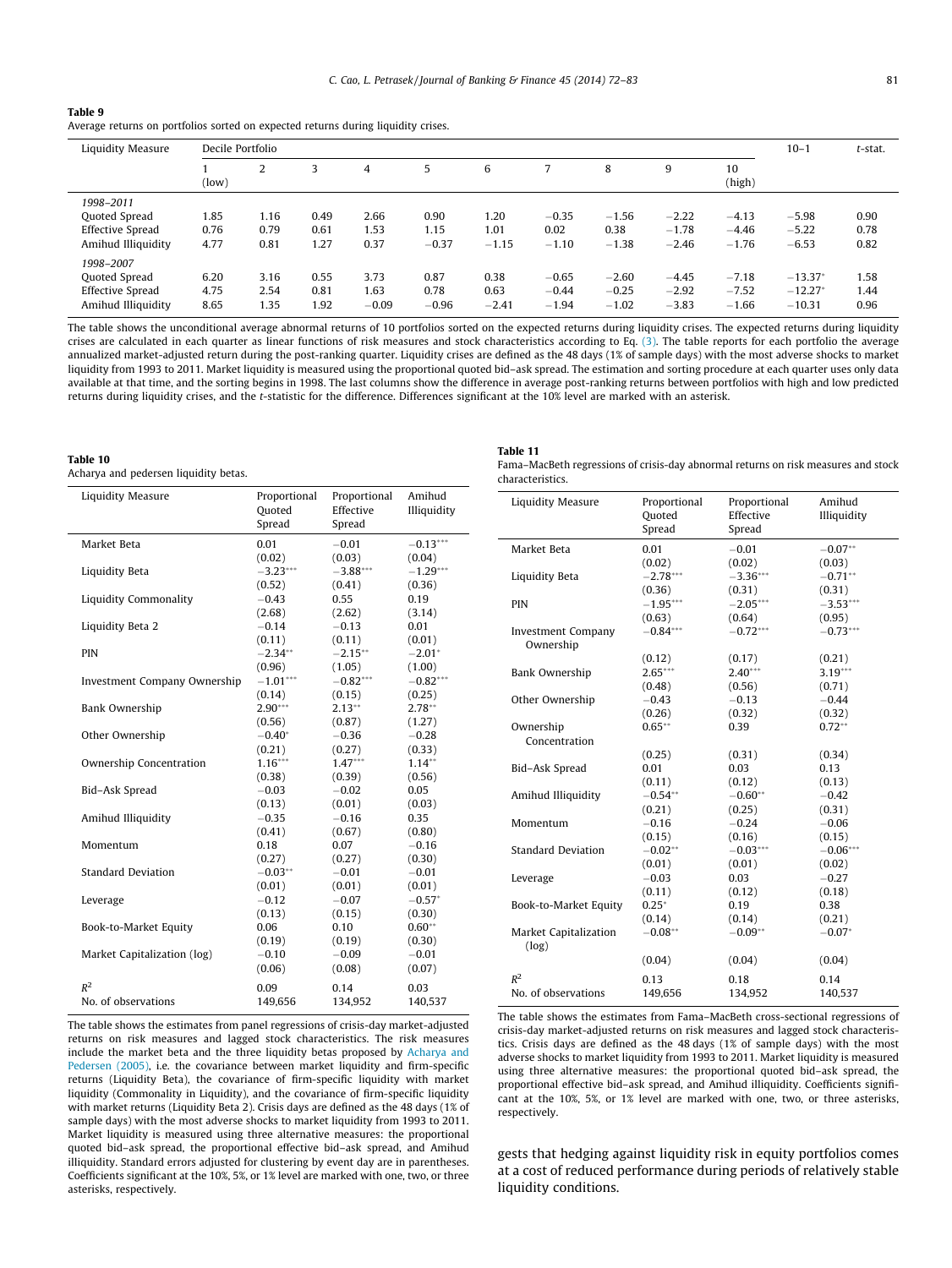#### <span id="page-10-0"></span>3.4. Robustness analysis

In this section we examine the robustness of the results to alternative measures of liquidity risk and alternative regression specifications. We also present the results of a subsample analysis.

[Acharya and Pedersen \(2005\)](#page-11-0) propose a liquidity-adjusted capital asset pricing model with three measures of liquidity risk: (1) The liquidity beta which measures return sensitivity to market liquidity,  $cov(R_i, L_m)$ ; (2) the commonality of firm-specific liquidity with market liquidity,  $cov(L_i, L_m)$ ; and (3) the sensitivity of firmspecific liquidity to market returns  $cov(L_i, R_m)$ . We estimate the additional liquidity betas (2) and (3) over the pre-event period and examine if they help explain stocks' abnormal performance during liquidity crises. The results of the analysis using the [Acharya](#page-11-0) [and Pedersen \(2005\)](#page-11-0) liquidity betas are presented in [Table 10.](#page-9-0) Abnormal stock returns on crisis days are not significantly related to the two additional liquidity betas. For example, if liquidity crises are defined as the 48 days with the largest increases in the marketwide proportional effective bid–ask spread (see the fist column in [Table 10\)](#page-9-0), crisis-day abnormal returns are not significantly related to liquidity commonality or the sensitivity of firm-specific liquidity to market returns (Liquidity Beta 2) at the 10% level. In contrast, crisis-day returns remain strongly negatively related to the liquidity beta which measures the sensitivity of firm-specific returns to market-wide liquidity. Along with return sensitivity to marketwide liquidity shocks, the probability of informed trading, and

Table 12

Sub-sample analysis: NYSE and NASDAQ stocks.

| <b>Liquidity Measure</b>    | <b>NYSE Stocks</b> | NASDAO<br><b>Stocks</b> | Difference |
|-----------------------------|--------------------|-------------------------|------------|
| Market Beta                 | $-0.01$            | 0.01                    | 0.02       |
|                             | (0.02)             | (0.02)                  |            |
| Liquidity Beta              | $-3.19***$         | $-3.24***$              | $-0.05$    |
|                             | (0.58)             | (0.51)                  |            |
| <b>PIN</b>                  | $-2.72^{*}$        | $-1.73***$              | 0.99       |
|                             | (1.61)             | (0.55)                  |            |
| <b>Investment Company</b>   | $-1.07***$         | $-0.87***$              | 0.20       |
| Ownership                   |                    |                         |            |
|                             | (0.12)             | (0.26)                  |            |
| Bank Ownership              | $1.91***$          | $3.79***$               | $1.88***$  |
|                             | (0.36)             | (0.86)                  |            |
| Other Ownership             | $-0.46*$           | $-0.53**$               | $-0.07$    |
|                             | (0.27)             | (0.25)                  |            |
| Ownership Concentration     | $1.29***$          | 0.73                    | $-0.56$    |
|                             | (0.44)             | (0.75)                  |            |
| Bid-Ask Spread              | 0.06               | 0.04                    | $-0.02$    |
|                             | (0.14)             | (0.17)                  |            |
| Amihud Illiquidity          | $-0.31$            | $-0.80$                 | $-0.49$    |
|                             | (0.25)             | (0.49)                  |            |
| Momentum                    | 0.39               | 0.10                    | $-0.29$    |
|                             | (0.35)             | (0.23)                  |            |
| <b>Standard Deviation</b>   | $-0.01$            | $-0.03**$               | $-0.01$    |
|                             | (0.01)             | (0.01)                  |            |
| Leverage                    | $-0.10$            | $-0.29**$               | $-0.19*$   |
|                             | (0.10)             | (0.12)                  |            |
| Book-to-Market Equity       | $-0.11$            | 0.11                    | $0.22***$  |
|                             | (0.25)             | (0.16)                  |            |
| Market Capitalization (log) | $-0.14**$          | $-0.06$                 | 0.08       |
|                             |                    |                         |            |
|                             | (0.07)             | (0.07)                  |            |
| $R^2$                       | 0.09               | 0.09                    |            |

The table presents estimates from panel regressions of crisis-day market-adjusted returns on risk measures and lagged stock characteristics for stocks listed on NYSE (or AMEX) and stocks listed on NASDAQ. Crisis days are defined as the 48 days (1% of sample days) with the most adverse shocks to market liquidity from 1993 to 2011. Market liquidity is measured using the proportional quoted bid–ask spread. Standard errors adjusted for clustering by event day are in parentheses. Coefficients significant at the 10%, 5%, or 1% level are marked with one, two, or three asterisks, respectively.

institutional ownership continue to be the principal determinants of abnormal stock returns during liquidity crises. In summary, including additional liquidity betas proposed by [Acharya and](#page-11-0) [Pedersen \(2005\)](#page-11-0) in the model does not alter the main results reported in previous sections.

In [Table 11,](#page-9-0) we confirm that the results are robust to an alternative estimation procedure. We estimate the cross-sectional regression model in Eq.  $(3)$  on each event day, and use the [Fama–MacBeth \(1973\)](#page-11-0) procedure to compute the coefficient estimates and standard errors. The cross-sectional regression estimates in [Table 11](#page-9-0) are very similar those from panel regressions shown in [Table 4](#page-6-0). The liquidity beta, the PIN measure, and institutional ownership are the main determinants of stock returns during liquidity crises according to these estimates.

Next, we split the sample into two groups according to the exchange where the stocks are listed and repeat the analysis for each subsample. Table 12 reports the regression estimates for stocks listed on NYSE or AMEX and stocks listed on NASDAQ. The last column in Table 12 shows the difference between the coefficient estimates for the subsamples. In general, the coefficient estimates are quite similar for NYSE and NASDAQ stocks. The liquidity beta is significantly negatively related to crisis-day returns in both subsamples, while the market beta is insignificant for both NYSE and NASDAQ stocks. Bank ownership has a larger positive effect on NASDAQ stocks.

Finally, in unreported analysis, we find that the conclusions regarding the importance of the liquidity beta and institutional ownership for understanding crisis-day returns do not change when we extend the sample period to 1980. This test is based on the Amihud measure of market liquidity and the subset of explanatory variables that do not require microstructure data.

## 4. Conclusions

We analyze in an event-study context the risk factors that affect the relative performance of stocks during liquidity crises. We find that market risk, as measured by the market beta, is not a good indicator of abnormal stock returns on crisis days. Instead, crisisday performance is strongly related to the liquidity beta, which measures the sensitivity of stock returns to market-wide liquidity shocks. The liquidity beta alone explains up to 52% of the cross-sectional variation in stock portfolio returns during liquidity crises from 1993 to 2011, suggesting that the liquidity beta is a useful measure of risk for equity portfolios. Furthermore, abnormal stock returns on crisis days are negatively related to the degree of informational asymmetry, as measured by the probability of informed trading. This finding supports the theory that informational asymmetry amplifies financial risks during liquidity crises due to heightened uncertainty.

We further find support for the hypothesis that crisis-day performance is related to the ownership structure of equity and to the concentration of institutional ownership. In particular, a greater investment company ownership at the end of the quarter preceding a liquidity shock leads to a larger negative price reaction on the crisis day. This finding is consistent with the theory that herding by investment company managers increases the downward pressure on asset prices during liquidity crises. In contrast, a greater stock ownership by commercial banks at the end of the quarter preceding a liquidity shock leads to a smaller negative price reaction on the crisis day. This finding supports the view that banks are less likely than individual investors or other types of institutional investors to sell off stocks in times of financial panic. We also find evidence in the multivariate tests that stocks with more concentrated ownership structures outperform the overall market during liquidity crises, suggesting that ownership concen